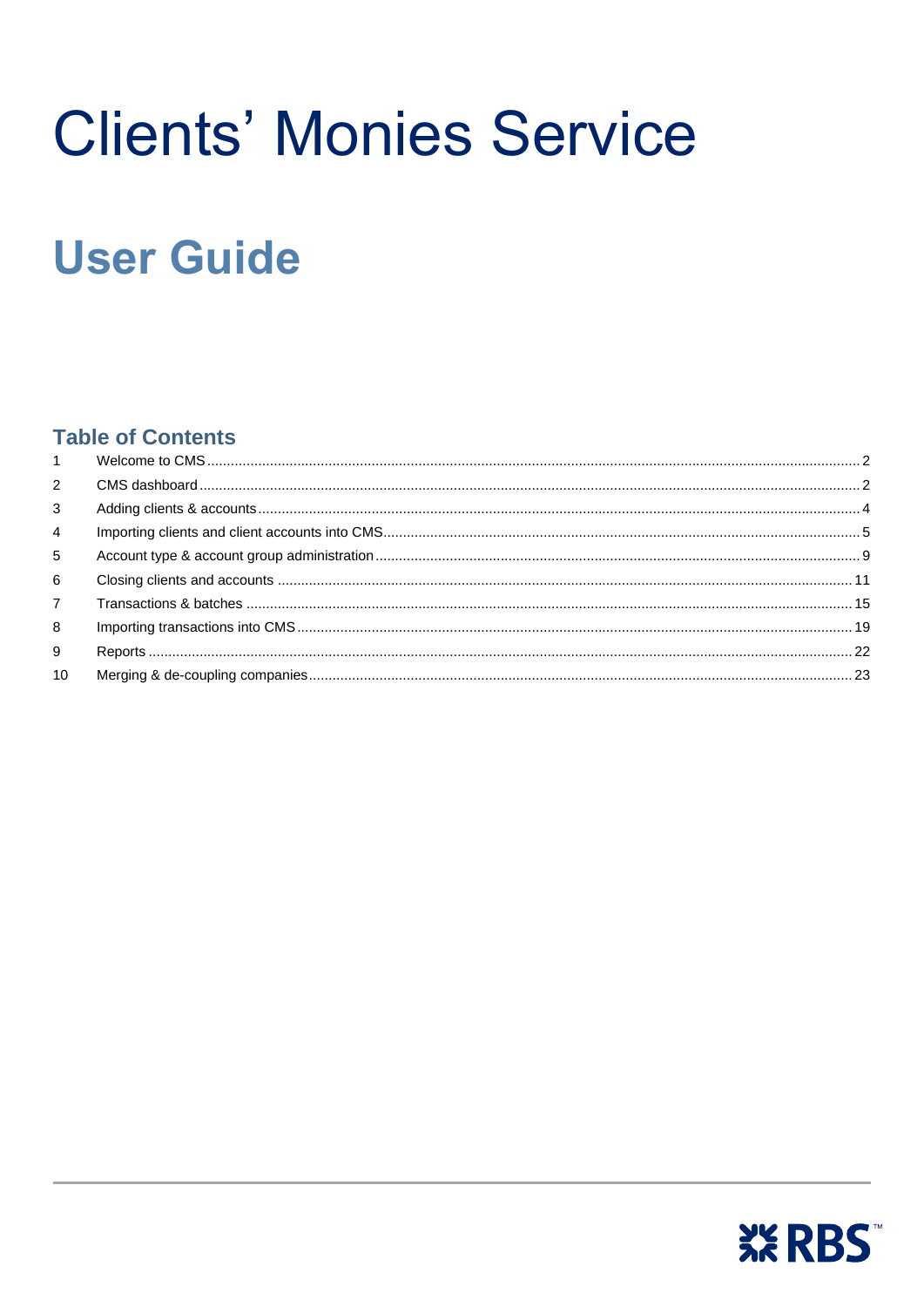## <span id="page-1-0"></span>**1 Welcome to CMS**

**This User Guide provides information on how to use the key features of CMS. You can find additional information within CMS under 'Frequently Asked Questions', accessible from the 'Help' from the top of any CMS page.**

## <span id="page-1-1"></span>**2 CMS dashboard**

Once you have successfully logged into CMS you will arrive at the CMS dashboard.

**The dashboard has three features:**

1. **An account type summary** – where you can view the details of each account, including the number of open client accounts, balances and up-to-the-minute transaction details.

You can manage your account types by clicking on the account. From here you can edit your account type alias and create account groups (more detail can be found in section 5).

|                               | $P$ Help<br>Welcome to Clients' Monies Service |                                |                         |                                           |                               |                           |  |  |  |  |  |
|-------------------------------|------------------------------------------------|--------------------------------|-------------------------|-------------------------------------------|-------------------------------|---------------------------|--|--|--|--|--|
|                               | <b>Account types</b>                           |                                |                         |                                           |                               |                           |  |  |  |  |  |
| <b>Account</b><br><u>type</u> | CCY                                            | <b>Open client</b><br>accounts | Last night's<br>balance | <b>Today's transactions net</b><br>amount | Today's<br>transactions count | <b>Current</b><br>balance |  |  |  |  |  |
| 3.EUR<br><b>DESIGNATED</b>    | <b>EUR</b>                                     | 13                             | 14,440,840.24 Cr        | 0.00                                      | $\Omega$                      | 14,440,840.24 Cr          |  |  |  |  |  |
| 2.DESIGNATED                  | <b>GBP</b>                                     | 17                             | 12,315,752.79 Cr        | $0.00 \,   \, 0$                          |                               | 12,315,752.79 Cr          |  |  |  |  |  |
| 4.QC606                       | <b>GBP</b>                                     | $\overline{0}$                 | 0.00                    | 0.00                                      | $\overline{0}$                | 0.00                      |  |  |  |  |  |
| 1.GENERAL                     | <b>GBP</b>                                     | 19                             | 14,357,437.89 Cr        | $0.00 \,   \, 0$                          |                               | 14,357,437.89 Cr          |  |  |  |  |  |

The account type summary is only visible if your user ID has that privilege.

2. **Transaction notices** – this displays how many transactions or batches require approval and if any have expired. This list is actively refreshed with current transactions.

| <b>Transaction notices</b>                                  |
|-------------------------------------------------------------|
|                                                             |
| <b>Individual</b>                                           |
| $\triangleright$ 0 transaction is awaiting approval         |
| ▶ 9 transactions have expired $\boxed{!}$                   |
| <b>Batch</b>                                                |
| $\triangleright$ 0 batch is awaiting approval               |
| $\triangleright$ 2 batches have expired $\vert \cdot \vert$ |
|                                                             |

Selecting a notice will take you directly to the relevant transactions or batches page where you can take the necessary action.

If your role does not involve transaction management you will still be able to view the active list for information purposes.

3. **Saved searches –** you can access these from the dashboard where you can store up to 18 saved searches. If you need to remove a saved search from the list, select edit, then delete the relevant saved search and confirm.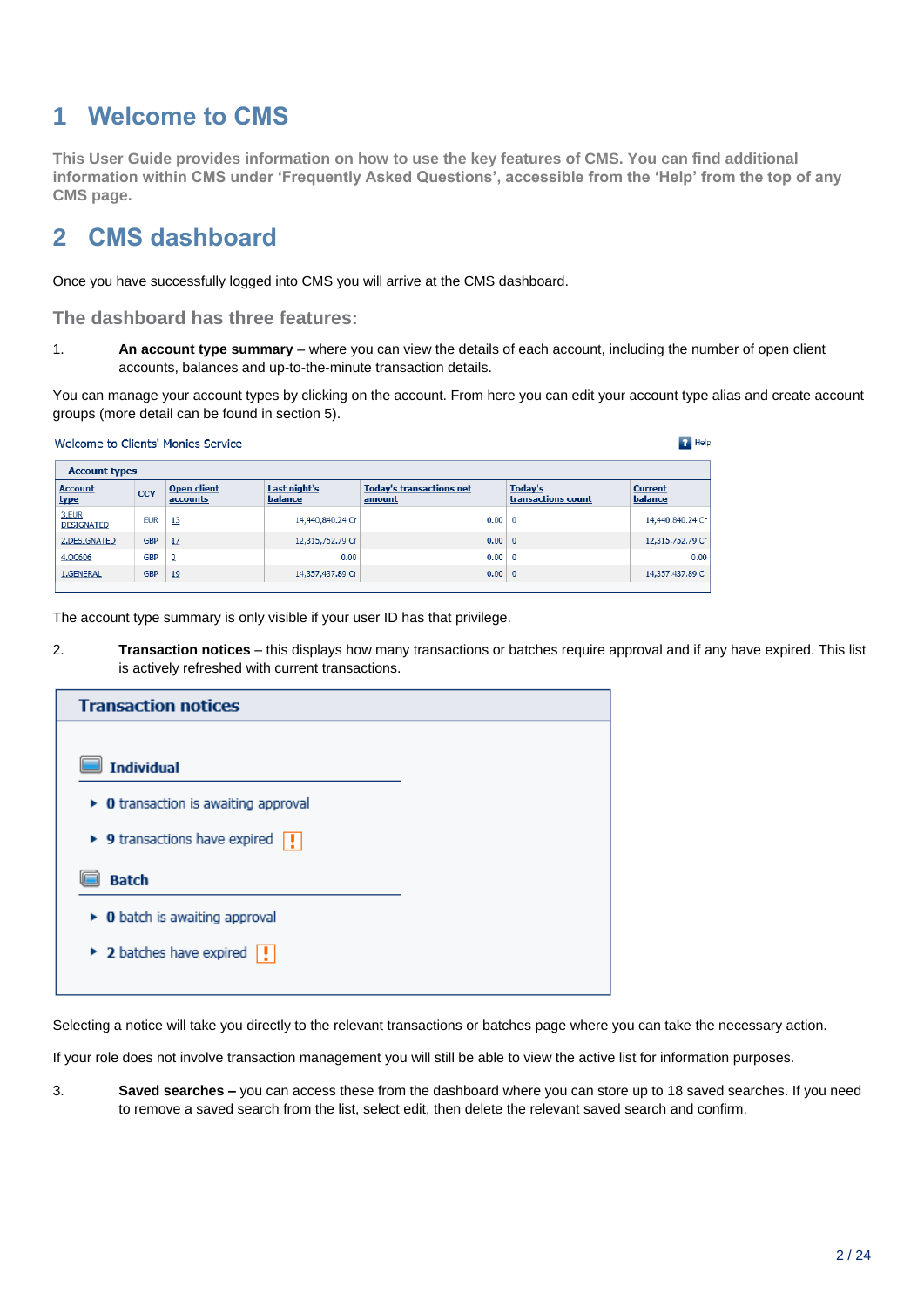

You can save a search and have it appear on the dashboard when you select 'Save the search' from any of the following:

- Transaction search
- Batch search
- Client & client account search

Assign your saved search a name and add a description if required.

| <b>Search Details</b>      |                                                             |      |  |  |  |  |  |  |
|----------------------------|-------------------------------------------------------------|------|--|--|--|--|--|--|
|                            | Enter your saved search details and select save to continue |      |  |  |  |  |  |  |
| * Indicates required field |                                                             |      |  |  |  |  |  |  |
| * Name                     | $\overline{t}$                                              |      |  |  |  |  |  |  |
| Type                       | <b>Clients &amp; client accounts</b>                        |      |  |  |  |  |  |  |
| Description                | $\overline{t}$                                              |      |  |  |  |  |  |  |
|                            | Maximum 50 characters                                       |      |  |  |  |  |  |  |
| ◀ Cancel                   |                                                             | Save |  |  |  |  |  |  |

If you reach the maximum number of saved searches (18), you will not be able to add anymore.

You can overwrite a saved search by assigning the same name to a new saved search or by first deleting a saved search you no longer require.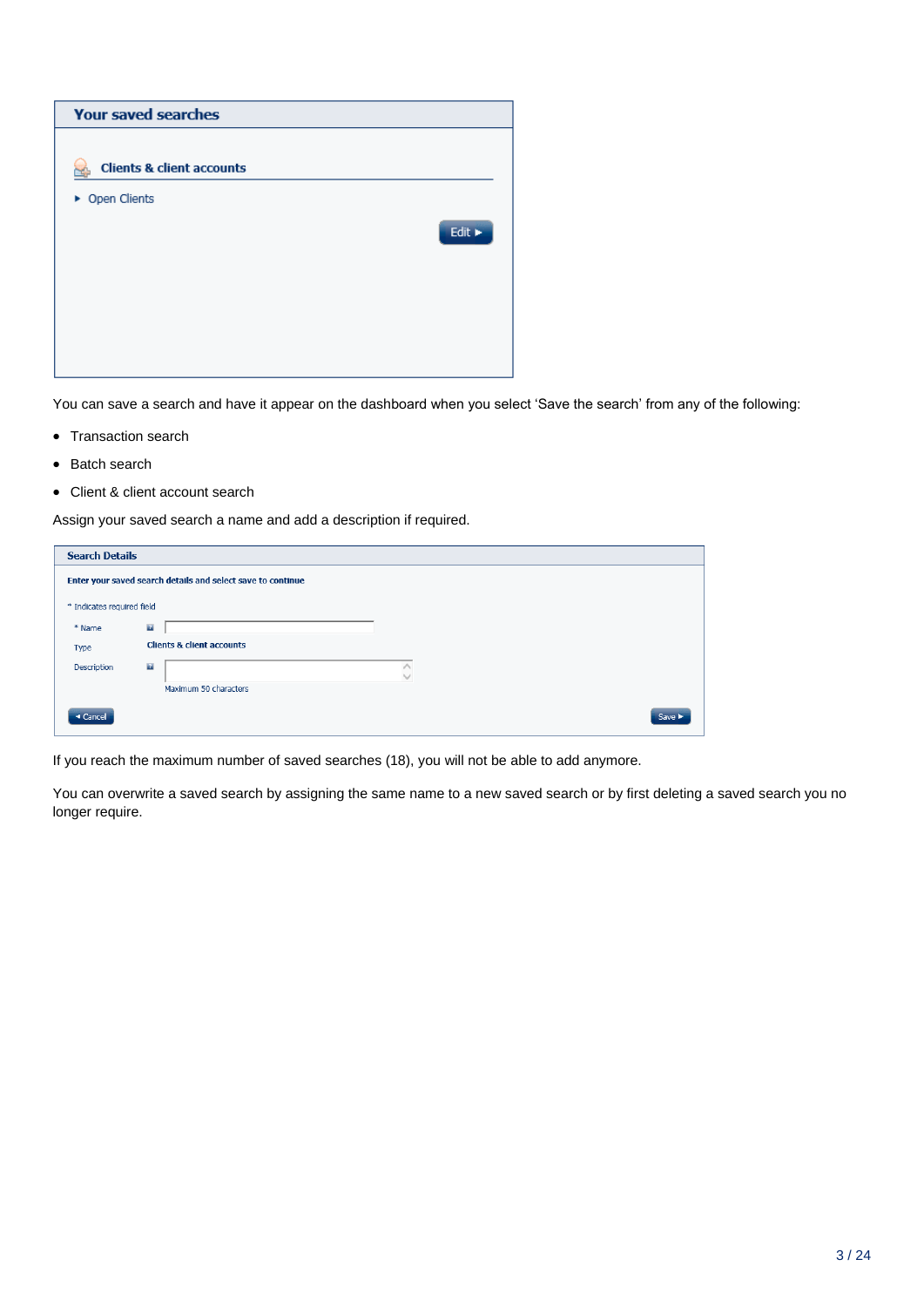## <span id="page-3-0"></span>**3 Adding clients & accounts**

There is a client set-up wizard which will guide you through the steps required to set up a new client. Once the set up has been completed you will be able to immediately add transactions for the client.

**How to add clients & accounts**

- Select 'Add a new client' from the left hand menu
- Follow the wizard to complete the new client setup by first entering the client's details

| <b>Enter client details</b>                        | Add account                                       | Confirm | Client and account created                                                                              |           |              |                                       |                            |
|----------------------------------------------------|---------------------------------------------------|---------|---------------------------------------------------------------------------------------------------------|-----------|--------------|---------------------------------------|----------------------------|
| Enter client details                               |                                                   |         |                                                                                                         |           |              |                                       | $\mathbf{P}$ Help          |
|                                                    |                                                   |         | You can create a new client and add a client account. To begin, enter and confirm the client's details. |           |              |                                       |                            |
| <b>Client details</b>                              |                                                   |         |                                                                                                         |           |              |                                       |                            |
| * Indicates required field                         |                                                   |         |                                                                                                         |           |              |                                       |                            |
| * Client type                                      | $\blacksquare$ $\odot$ Company $\odot$ Individual |         |                                                                                                         |           |              |                                       |                            |
| * Company name                                     | $\mathbb{Z}^n$                                    |         |                                                                                                         |           |              |                                       |                            |
|                                                    |                                                   |         |                                                                                                         |           |              |                                       |                            |
|                                                    |                                                   |         |                                                                                                         |           |              |                                       |                            |
|                                                    |                                                   |         |                                                                                                         |           |              |                                       |                            |
|                                                    |                                                   |         | You may add up to three client addresses, one of them can be the client's residential address.          |           |              |                                       |                            |
|                                                    |                                                   |         |                                                                                                         |           |              |                                       |                            |
| <b>Client address 1</b><br><b>Statements</b><br>21 | Statement not required                            |         |                                                                                                         | Addressee |              |                                       |                            |
|                                                    | $\bigcirc$ Generate a statement                   |         |                                                                                                         |           |              |                                       |                            |
|                                                    |                                                   |         |                                                                                                         | * Address | $\mathbf{r}$ |                                       |                            |
| Address type<br>$\mathbf{r}$                       | Residential address                               |         |                                                                                                         |           |              |                                       |                            |
| Post code<br>$\mathbf{z}$                          |                                                   |         |                                                                                                         |           |              |                                       |                            |
|                                                    | Find address >                                    |         |                                                                                                         |           |              |                                       |                            |
|                                                    |                                                   |         |                                                                                                         | * Country | $\mathbf{r}$ | <b>United Kingdom</b><br>$\checkmark$ |                            |
|                                                    |                                                   |         |                                                                                                         |           |              | Add a client address                  | Save $\blacktriangleright$ |

 $\sim$  Return to search for client and account

The second part of the wizard enables you to add an account to the client that you have just created

| <b>Account details</b>                                                                                                           |                                                                           |  |  |  |  |  |  |
|----------------------------------------------------------------------------------------------------------------------------------|---------------------------------------------------------------------------|--|--|--|--|--|--|
| <b>Enter account Details</b><br>* Indicates required field                                                                       |                                                                           |  |  |  |  |  |  |
| * Reference<br>$\mathbf{r}$<br>* Name<br>Please select Account group<br>* Group<br>$\checkmark$<br>Select different account type | 1.GENERAL(GBP)<br><b>Account Type</b><br><b>GBP</b><br>Currency<br>Save > |  |  |  |  |  |  |

- Check and confirm all the details entered are correct and select 'Save'
- Repeat the process for each client you wish to add

#### **Did you know?**

You can add more than one account to each client once they are set up. You can either add another account at the end of the wizard, or you can search for an existing client, select their record and add an account to that record – see 'Search clients & accounts' in the Quick Start Guide for more information.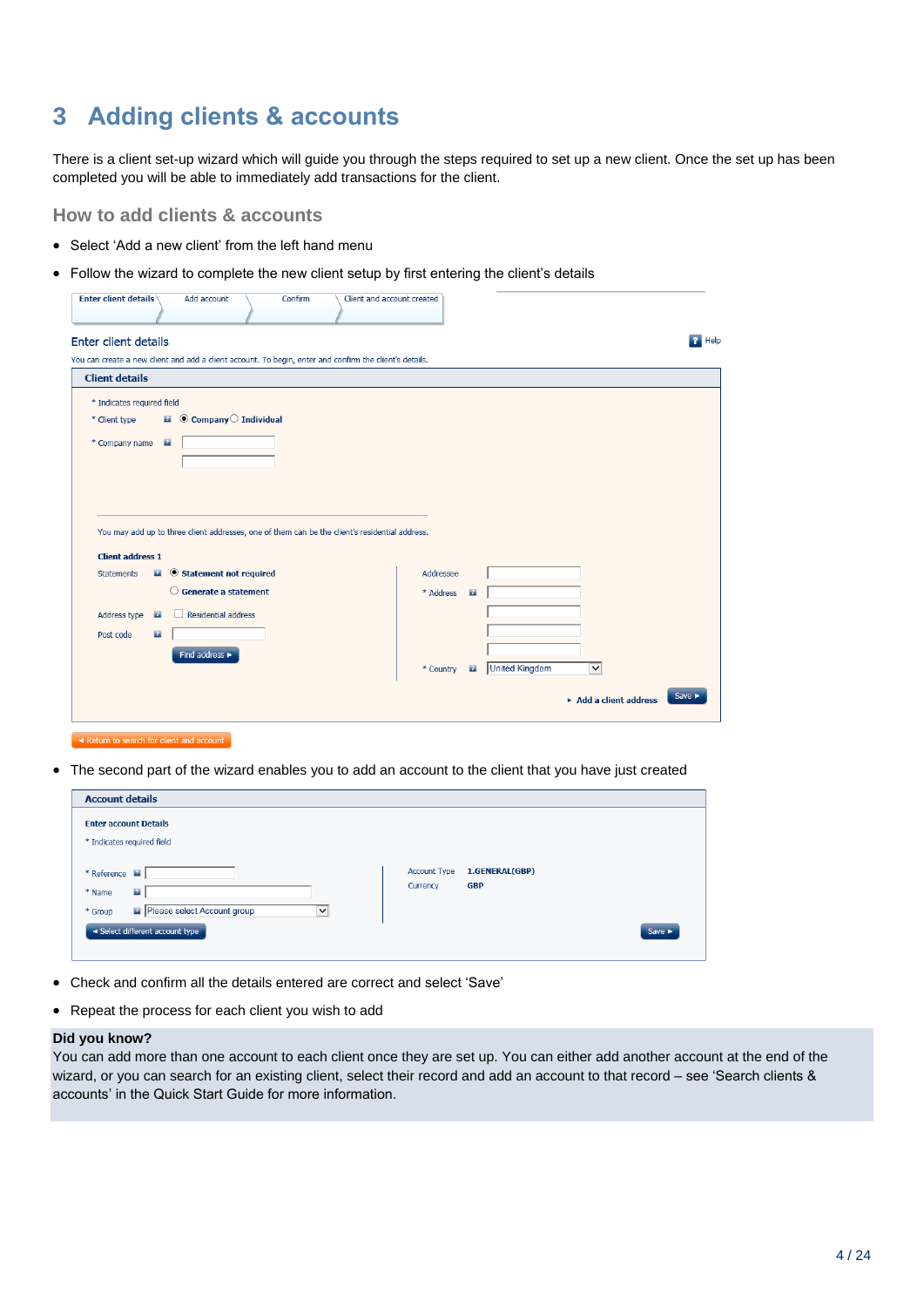## <span id="page-4-0"></span>**4 Importing clients and client accounts into CMS**

#### **In this section of the guide:**

- Accepted file types, formats and example files to view when preparing your client and client accounts import file
- How to import your file. Your import file can contain single or multiple combinations of the following actions:
	- Create a new client and create a separate new client account for each new client
	- Create a new client and create multiple new client accounts for each new client
	- Create new client accounts for existing clients
- Common problems with imports and where to get additional help

#### **4.1 File types**

To start uploading your clients and accounts into CMS you will need to save your data into either a delimited or fixed length format.

#### **Delimited file type**

To use the delimited layout, each field of data should be separated by one of the following delimiters:

- Comma (3a, page 10)
- Tab (3b, page 10)
- Caret  $(^\wedge)$  (3c, page 10)

The header and footer must also use the same delimiter.

#### **Fixed Length type (3d, page 10)**

In the fixed length format, each field of data is a fixed length. Each line is separated by a Carriage Return Line Feed and all fields should be right justified with leading spaces. Leading zeroes can also be used to pad the date and time fields.

#### **4.2 File Layout**

Every file must have a header and footer record.

**Header record**

The header record must contain the following fields:

| <b>Field Name</b> | <b>Description</b> | Length |
|-------------------|--------------------|--------|
| RecordType        | "Н"                |        |
| FileCreationDate  | YYMMDD*            | $6*$   |
| FileCreationTime  | HHMMSS             | 6      |
|                   | Record Length      | 13     |

\*Note: YYMMDD is only accepted for fixed length file formats. For delimited file types one of the following date formats should be used:

*DD/MM/YYYY, DD/MM/YY, DD MMM YY, DD MMM YYYY.*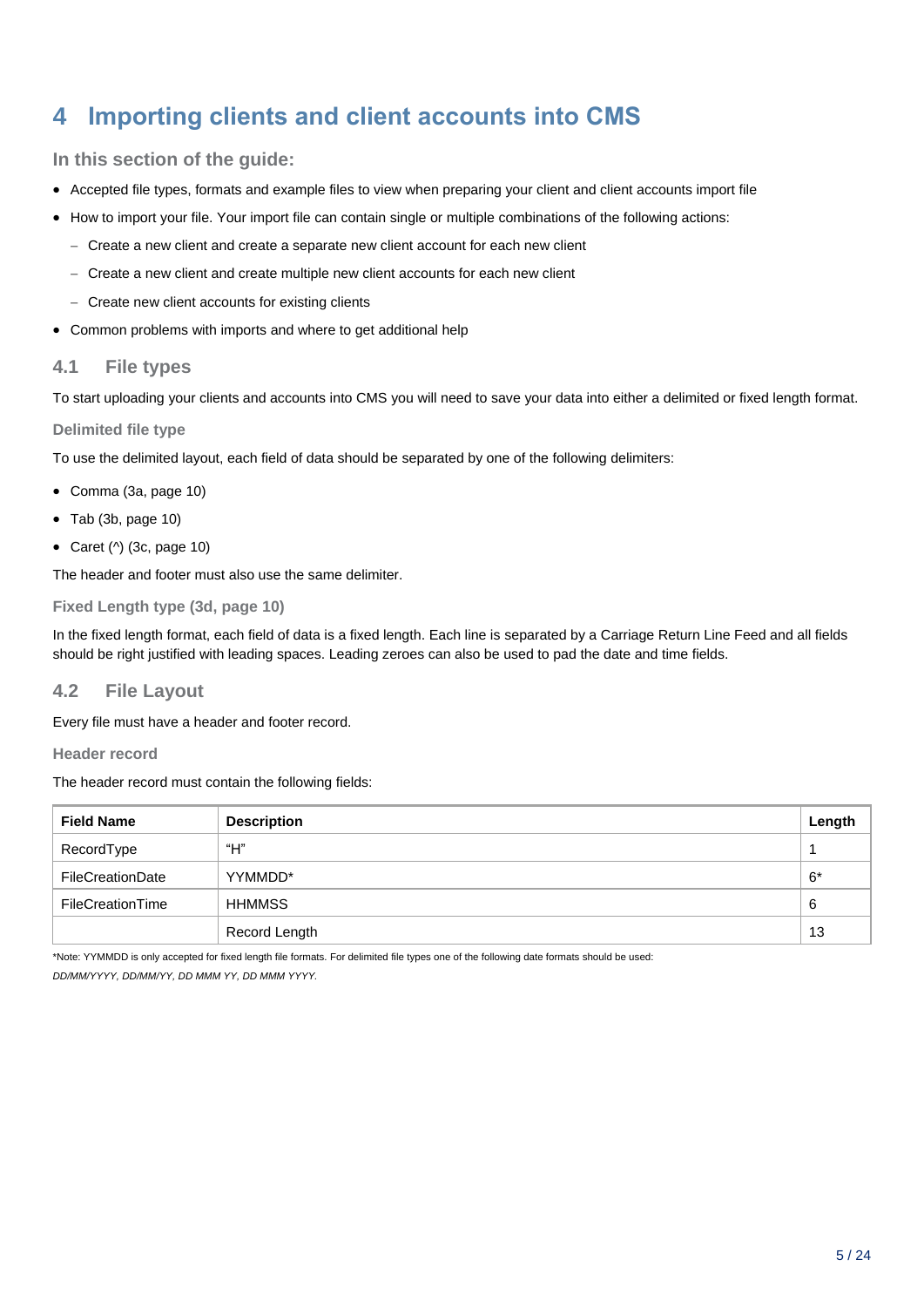#### **Footer record**

| <b>Field Name</b> | <b>Description</b>                                                                                                                                                       | Length |
|-------------------|--------------------------------------------------------------------------------------------------------------------------------------------------------------------------|--------|
| RecordType        | "F"                                                                                                                                                                      |        |
| Number of Records | Must match the number of Client Account records contained in the import file<br>This field must contain seven characters, padded with leading zeros, for example 0000015 |        |
|                   | Record Length                                                                                                                                                            | 8      |

The footer record is needed to ensure that the whole file has been read by the system.

#### **Client and client account data definitions**

#### The following data is required for each new client account:

| <b>Field Name</b>                    | <b>Description</b>                                                                                                                                                                                                                         | Length       |
|--------------------------------------|--------------------------------------------------------------------------------------------------------------------------------------------------------------------------------------------------------------------------------------------|--------------|
| Record type                          | Must be "M"                                                                                                                                                                                                                                | $\mathbf{1}$ |
| Client name (1)                      | Mandatory                                                                                                                                                                                                                                  | 50           |
| Client name (2)                      | Optional                                                                                                                                                                                                                                   | 50           |
| Client type                          | Mandatory<br>Must be "C" for Company OR "I" for Individual                                                                                                                                                                                 | $\mathbf{1}$ |
| Address line 1                       | Conditional<br>Must be populated if Residential address marker $= Y$ , otherwise it can be left blank                                                                                                                                      | 50           |
| Address line 2                       | Conditional<br>If address line 2 is populated, Address line 1 must be populated                                                                                                                                                            | 50           |
| Address line 3                       | Conditional<br>If address line 3 is populated, Address line 1 must be populated                                                                                                                                                            | 50           |
| Address line 4                       | Conditional<br>If address line 4 is populated, Address line 1 must be populated                                                                                                                                                            | 50           |
| Postcode                             | Optional                                                                                                                                                                                                                                   | 8            |
| Country                              | Optional<br>If completed must match a valid country as detailed in Appendix A                                                                                                                                                              | 50           |
| <b>Residential address</b><br>marker | Must be "Y" for Yes if an address has been populated and is to be residential address<br>Must be "N" for No if Address Line 1 is not populated<br>Must be "N" for No if an address has been populated and is not to be residential address | $\mathbf{1}$ |
| <b>Client Addressee</b>              | Optional                                                                                                                                                                                                                                   | 50           |
| Contact                              | Optional                                                                                                                                                                                                                                   | 50           |
| Phone prefix                         | Optional, if completed must be numeric                                                                                                                                                                                                     | 8            |
| Phone number                         | Optional, if completed must be numeric                                                                                                                                                                                                     | 12           |
| Phone extension                      | Optional, if completed must be numeric                                                                                                                                                                                                     | 8            |
| Mobile                               | Optional, if completed must be numeric                                                                                                                                                                                                     | 15           |
| Fax prefix                           | Optional, if completed must be numeric                                                                                                                                                                                                     | 8            |
| Fax number                           | Optional, if completed must be numeric                                                                                                                                                                                                     | 12           |
| Fax extension                        | Optional, if completed must be numeric                                                                                                                                                                                                     | 8            |
| Email address                        | Optional                                                                                                                                                                                                                                   | 50           |
| Client account<br>reference          | Mandatory<br>Must be unique                                                                                                                                                                                                                | 12           |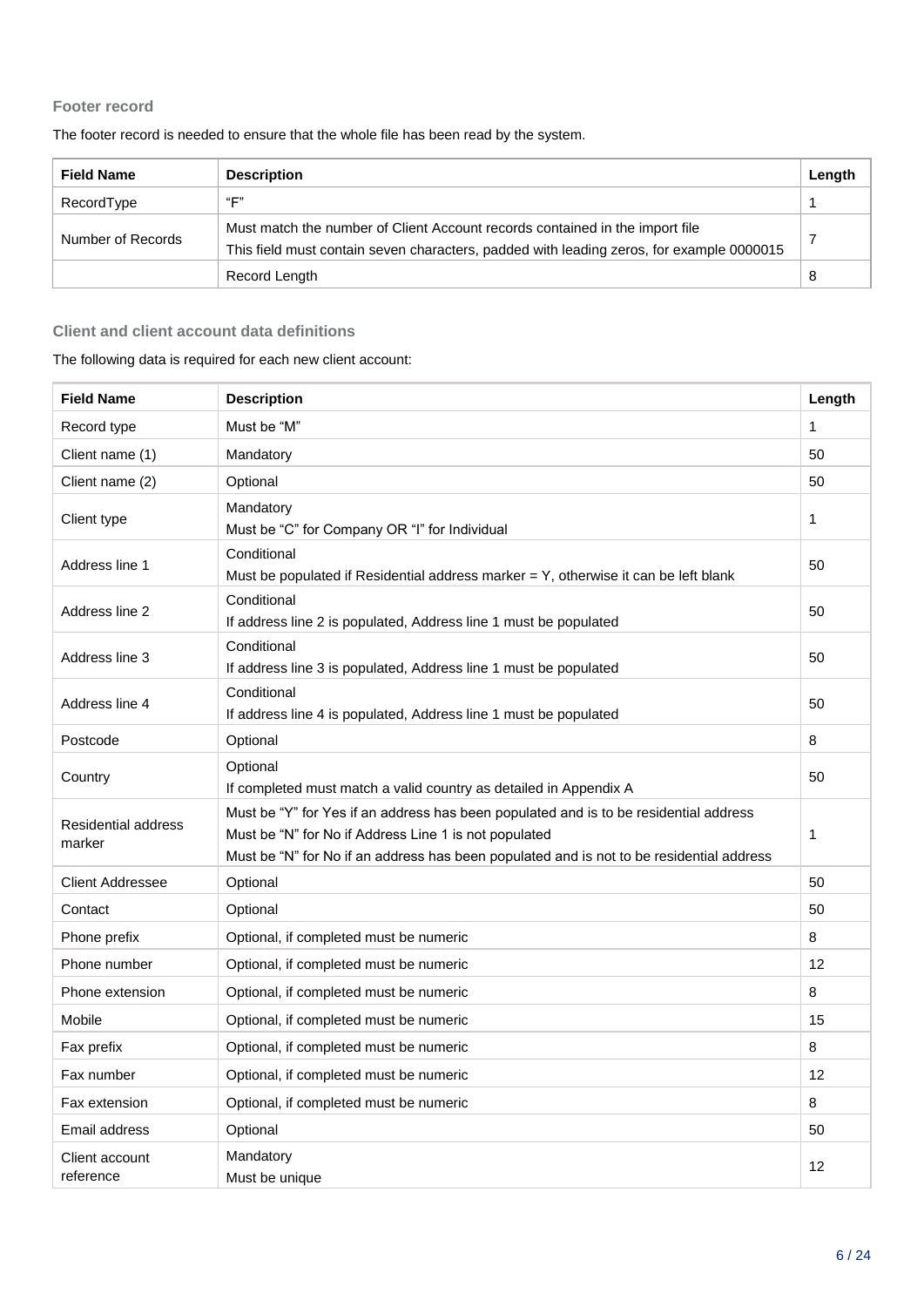| <b>Field Name</b>      | <b>Description</b>                                                                                                                                                                                                                                                                                                                                                                                                                                                                                                                                                                                                                                                                                                                                                                                                                                           | Length |
|------------------------|--------------------------------------------------------------------------------------------------------------------------------------------------------------------------------------------------------------------------------------------------------------------------------------------------------------------------------------------------------------------------------------------------------------------------------------------------------------------------------------------------------------------------------------------------------------------------------------------------------------------------------------------------------------------------------------------------------------------------------------------------------------------------------------------------------------------------------------------------------------|--------|
| Client account name    | Mandatory                                                                                                                                                                                                                                                                                                                                                                                                                                                                                                                                                                                                                                                                                                                                                                                                                                                    | 50     |
| Account type reference | Mandatory<br>Must match existing numerical Account type ID in your CMS service                                                                                                                                                                                                                                                                                                                                                                                                                                                                                                                                                                                                                                                                                                                                                                               | 4      |
| Account group          | Optional<br>If populated, must match an existing group name in your<br><b>CMS</b> service                                                                                                                                                                                                                                                                                                                                                                                                                                                                                                                                                                                                                                                                                                                                                                    | 30     |
| Relationship type      | Mandatory<br>Must be "M" or "S"<br>Must be 'S' if a new client is to be created, and a single new account to be added to this<br>client<br>Must be 'M' if you wish to create a new client and add multiple new accounts to the new<br>client, or if you wish to add a new account to an existing client<br>If your file contains records to create a new client and add multiple new accounts to the<br>new client, then any records for that same client in the same import file should contain<br>matching client data.<br>If your file contains multiple new client accounts to be opened up for an existing client, then<br>any records for that same client in the import file should contain matching client data to the<br>client data already held in CMS. It is therefore recommended in this scenario that only<br>mandatory fields are completed. | 1      |
|                        | Record length                                                                                                                                                                                                                                                                                                                                                                                                                                                                                                                                                                                                                                                                                                                                                                                                                                                | 679    |

#### **4.3 Example files for each of the formats:**

**4.3a) Comma delimited:**

```
H, 29/06/2016, 145000
M, Smith, John, C, 1 A Street, A Village, A Town, A County, NE12
4BT, United Kingdom, Y, Mr John Smith, Miss Julia
Potter, 0191, 1234567, 1234, 07712345678, 0191, 7654321, 4321, cmsnfte
@mde.rbs.co.uk, Account1, House Deposit, 1, Default Group, S
F,0000001
```
**4.3b) Tab delimited:**

| н | 29/06/2016 145000                              |  |  |  |  |              |  |
|---|------------------------------------------------|--|--|--|--|--------------|--|
| м | Smith John C 1 A Street A Village              |  |  |  |  |              |  |
|   | A Town A County NE12 4BT United Kingdom        |  |  |  |  | $\mathbf{Y}$ |  |
|   | Mr John Smith Miss Julia Potter 0191 1234567   |  |  |  |  |              |  |
|   | 1234 07712345678 0191 7654321 4321             |  |  |  |  |              |  |
|   | cmsnfte@mde.rbs.co.uk Account1 House Deposit 1 |  |  |  |  |              |  |
|   | Default Group S                                |  |  |  |  |              |  |
| F | 0000001                                        |  |  |  |  |              |  |
|   |                                                |  |  |  |  |              |  |

**4.3c) Caret delimited:**

```
H^29/06/2016^145000
M^Smith^John^C^1 A Street^A Village^A Town^A County^NE12
4BT^United Kingdom^Y^Mr John Smith^Miss Julia Potter^0191^
1234567^1234^07712345678^0191^7654321^4321
^cmsnfte@mde.rbs.co.uk^Account1^House Deposit^1^Default
Group^S
F^0000001
```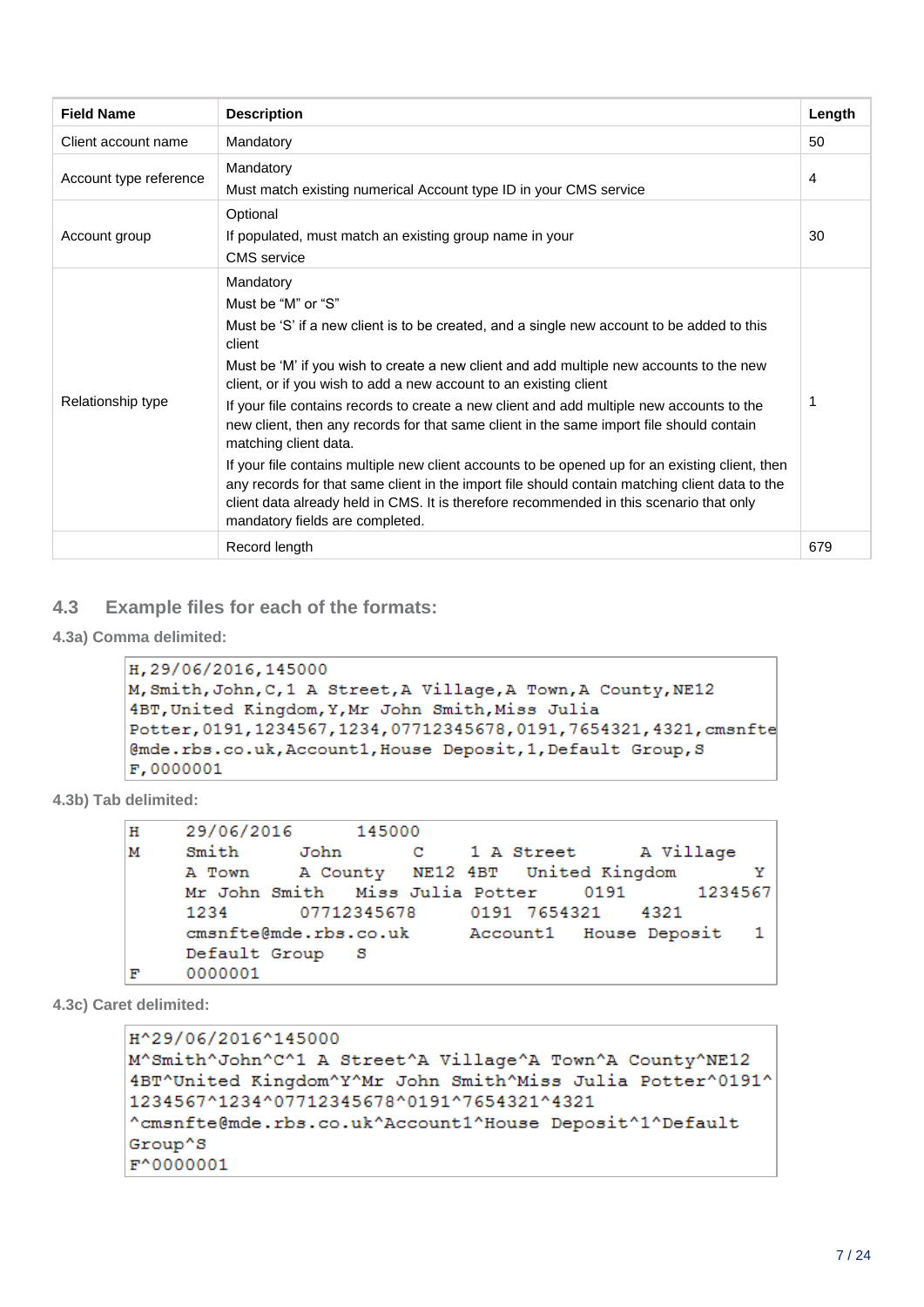**4.3d). Fixed length format:**

| H160629162000          |      |         |      |            |           |
|------------------------|------|---------|------|------------|-----------|
| MSmith                 |      |         |      |            | John      |
| C1 A Street            |      |         |      |            | A Village |
| A Town                 |      |         |      |            | A County  |
| NE12 4BTUnited Kingdom |      |         |      |            | YMr       |
| John Smith             |      |         |      | Miss Julia |           |
| Potter                 |      |         | 0191 | 1234567    |           |
| 07712345678<br>1234    | 0191 | 7654321 | 4321 |            |           |
| cmsnfte@mde.rbs.co.uk  |      |         |      |            | Account1  |
| House Deposit          |      |         |      |            | Default   |
| Group                  | s    |         |      |            |           |
| F0000001               |      |         |      |            |           |

#### **4.4 How to import**

Once you have created and saved your import file go to:

#### **Clients' Monies Service > Import Client Accounts**

Select the file type, browse to the location of the file you want to import, then select 'Continue' to begin the import.

| Import client accounts                                                                                                                                                                                                   | $P$ Help |
|--------------------------------------------------------------------------------------------------------------------------------------------------------------------------------------------------------------------------|----------|
| To begin an import, select a file type and a file then select continue                                                                                                                                                   |          |
| <b>Import options</b>                                                                                                                                                                                                    |          |
| * Indicate required fields<br>Please select file type $\vee$<br><b>O</b> Delimiter<br>24<br>* File Type<br><b>Fixed length</b><br>O                                                                                      |          |
| <b>Upload your file</b>                                                                                                                                                                                                  |          |
| * Indicate required fields<br>Please browse to the file you wish to import. This must be either fixed length or text delimited format. The file should not exceed 1000 records<br>$\overline{P}$<br>Browse<br>*File Name |          |

When the file has been processed successfully, select 'Confirm Import' to complete the process.

If any errors are detected in the file, a list will be displayed showing the specific errors and the row number of the error found in the record.

#### **4.5 Common issues**

**File format** – check that all the required information is in the file, the header and footer have the correct record type.

**Duplicate** – has the file been imported before or saved with the wrong name.

**File size** – if the import file exceeds 1000 entries, split into 2 files

**Special characters** – the file will reject if any of the following special characters are included:  $\langle \rangle \in \mathbb{R}$ 

Further information is available from the online help FAQ section. To access this, select 'Help' from any CMS page. You can also contact the helpdesk who can help you with any import queries.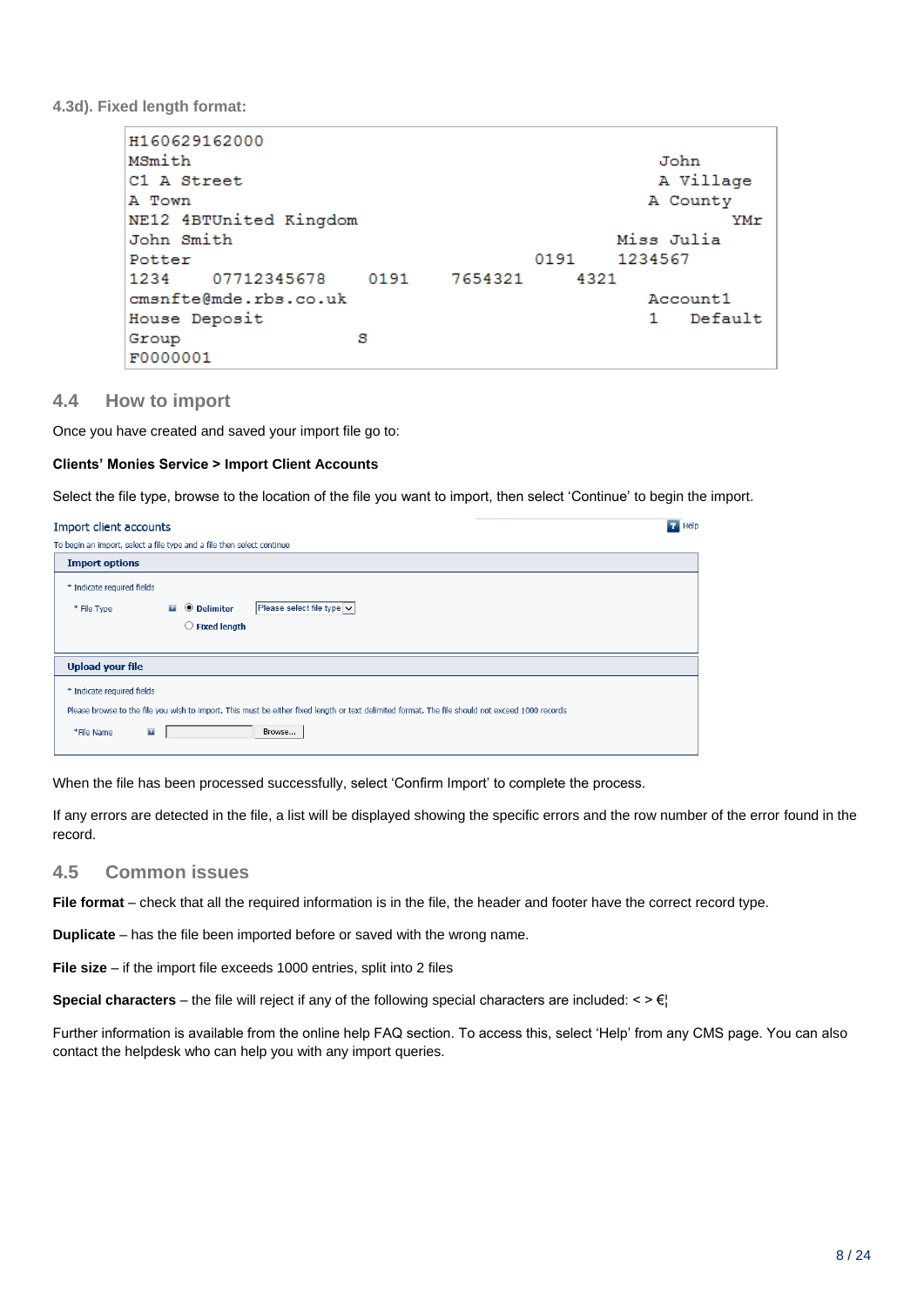## <span id="page-8-0"></span>**5 Account type & account group administration**

**In this section of the guide:**

- How to view account types and make changes to your account type alias
- How to create account groups
- How to add new account types

#### **Viewing account types**

#### 1. From **Clients' Monies Service > Dashboard** you can view your account types and summary information.

| <b>Account types</b>                                                                                                           |            |                                |                         |                                            |                               |                            |
|--------------------------------------------------------------------------------------------------------------------------------|------------|--------------------------------|-------------------------|--------------------------------------------|-------------------------------|----------------------------|
| <b>Account</b><br>type                                                                                                         | <b>CCY</b> | <b>Open client</b><br>accounts | Last night's<br>balance | <b>Today's transactions net</b><br>amount  | Today's<br>transactions count | <b>Current</b><br>balance  |
| 3.EUR<br><b>DESIGNATED</b>                                                                                                     | <b>EUR</b> | 13                             | 14,440,840.24 Cr        | 0.00                                       | $\mathbf{0}$                  | 14,440,840.24 Cr           |
| 2.DESIGNATED                                                                                                                   | <b>GBP</b> | 17                             | 12,315,752.79 Cr        |                                            | 0.00 0                        | 12,315,752.79 Cr           |
| 4.QC606                                                                                                                        | <b>GBP</b> | $\overline{0}$                 | 0.00                    | 0.00                                       | $\mathbf 0$                   | 0.00                       |
| 1.GENERAL                                                                                                                      | <b>GBP</b> | 19                             | 14,357,437.89 Cr        |                                            | 0.00 0                        | 14,357,437.89 Cr           |
| <b>Individual</b>                                                                                                              |            |                                |                         | <b>Clients &amp; client accounts</b><br>H. |                               |                            |
| • O transaction is awaiting approval<br>$\triangleright$ 9 transactions have expired $\boxed{ \cdot }$<br><b>Batch</b>         |            |                                |                         | • Open Clients                             |                               | Edit $\blacktriangleright$ |
| $\triangleright$ 0 batch is awaiting approval<br>$\triangleright$ 2 batches have expired $\begin{array}{ c c c }\n\end{array}$ |            |                                |                         |                                            |                               |                            |

2. To view individual account type details, select the account type from the list.

#### Maintain Account Type

| <b>Account type details</b>               |                             | <b>Account groups</b>                               |                             |  |
|-------------------------------------------|-----------------------------|-----------------------------------------------------|-----------------------------|--|
| Reference 1                               |                             | <b>GENERAL groups</b><br>$\alpha$<br>Found 1 groups |                             |  |
| <b>GENERAL</b><br>Name                    |                             | <b>Group name</b>                                   | <b>Open client accounts</b> |  |
| <b>GENERAL</b><br>Alias                   |                             | Default Group                                       | 19                          |  |
| <b>GBP</b><br>Currency                    |                             |                                                     |                             |  |
| Date Opened10/07/2015                     |                             | Create a group >                                    |                             |  |
|                                           | Edit account type details > |                                                     |                             |  |
| <b>Statements</b>                         | <b>Credit interest</b>      |                                                     |                             |  |
| Statement frequency                       | <b>Monthly</b>              | Last statement                                      | 20/06/2016                  |  |
|                                           |                             | Next statement                                      | 20/07/2016                  |  |
|                                           | 20th                        |                                                     |                             |  |
| Day of month<br>Number of copies produced | $\mathbf{1}$                |                                                     |                             |  |

Here you can view and edit the statement setup. You can also view existing account groups and create new ones.

3. If you want to change your account type alias, select 'Edit account type details' from the Account type details section, amend the alias and select 'Confirm' to complete

 $\overline{P}$  Help

#### **Account Groups**

1. To create new account groups, select 'Create a group' in the Account groups section.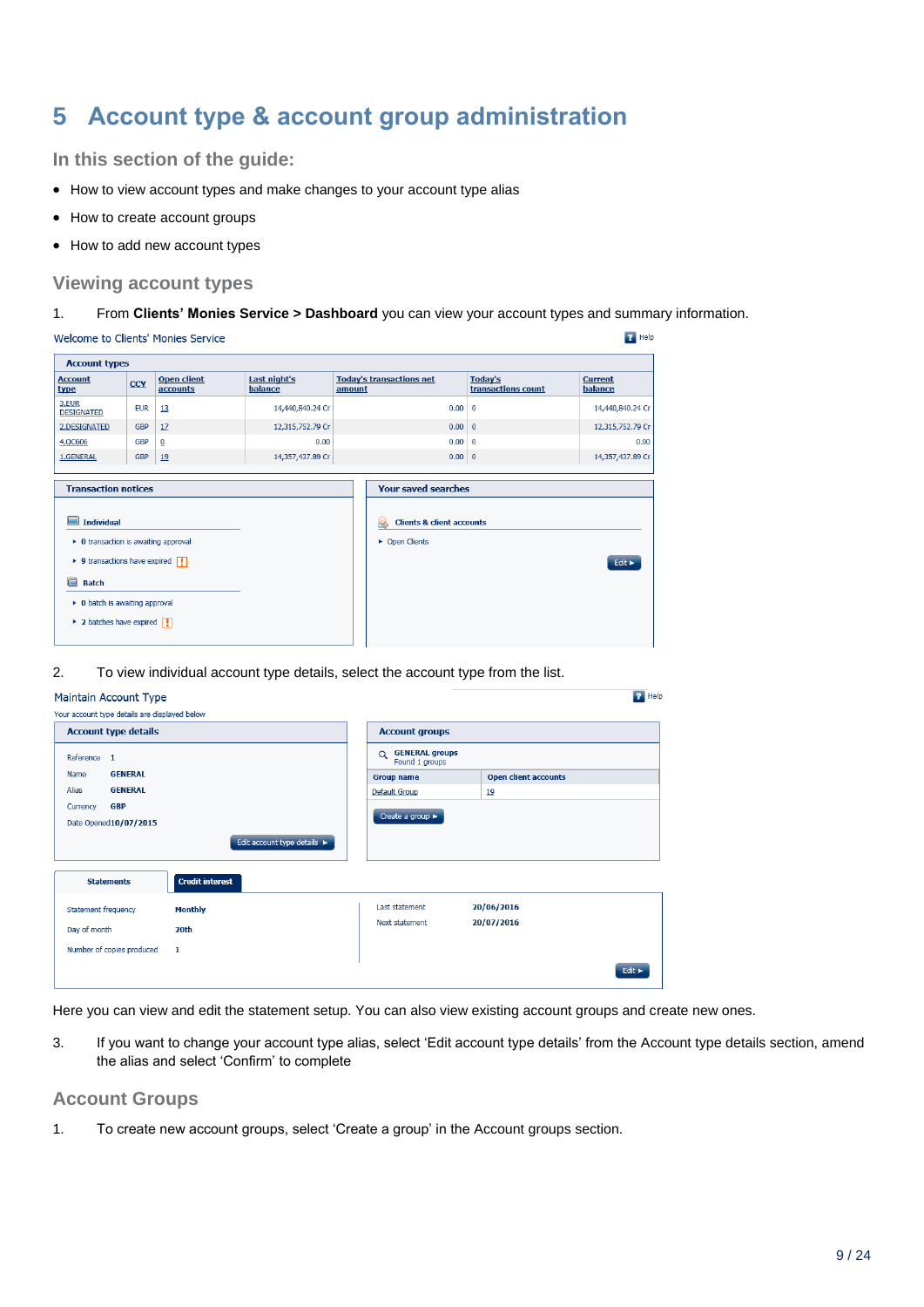| Maintain Account group                                                                                                                                                       | <b>P</b> Help |
|------------------------------------------------------------------------------------------------------------------------------------------------------------------------------|---------------|
| <b>Maintain account group</b>                                                                                                                                                |               |
| Please enter the group name for the account group you wish to create<br>* Indicates required field<br>$\overline{B}$<br>* Group name<br>* Account type alias<br>GENERAL(GBP) | <b>Next</b>   |

#### Return to Maintain Account Type

- 2. Enter the Group name and 'Confirm' to complete. Remember the group name must be unique for that account type.
- 3. If you want to change an existing account group, select the group from the list. Select 'Edit', make your changes and 'Confirm' to complete.

#### **Tip**

Creating account groups will improve the management of client accounts. It allows you to organise them into logical groups and, if needed, you can restrict your user's access to client accounts in certain groups.

#### **New Account Types**

If your business requires an additional account type for your clients please contact your Relationship Manager (if you do not know who your Relationship Manager is, please call the Helpdesk) who will arrange this to be set up for you.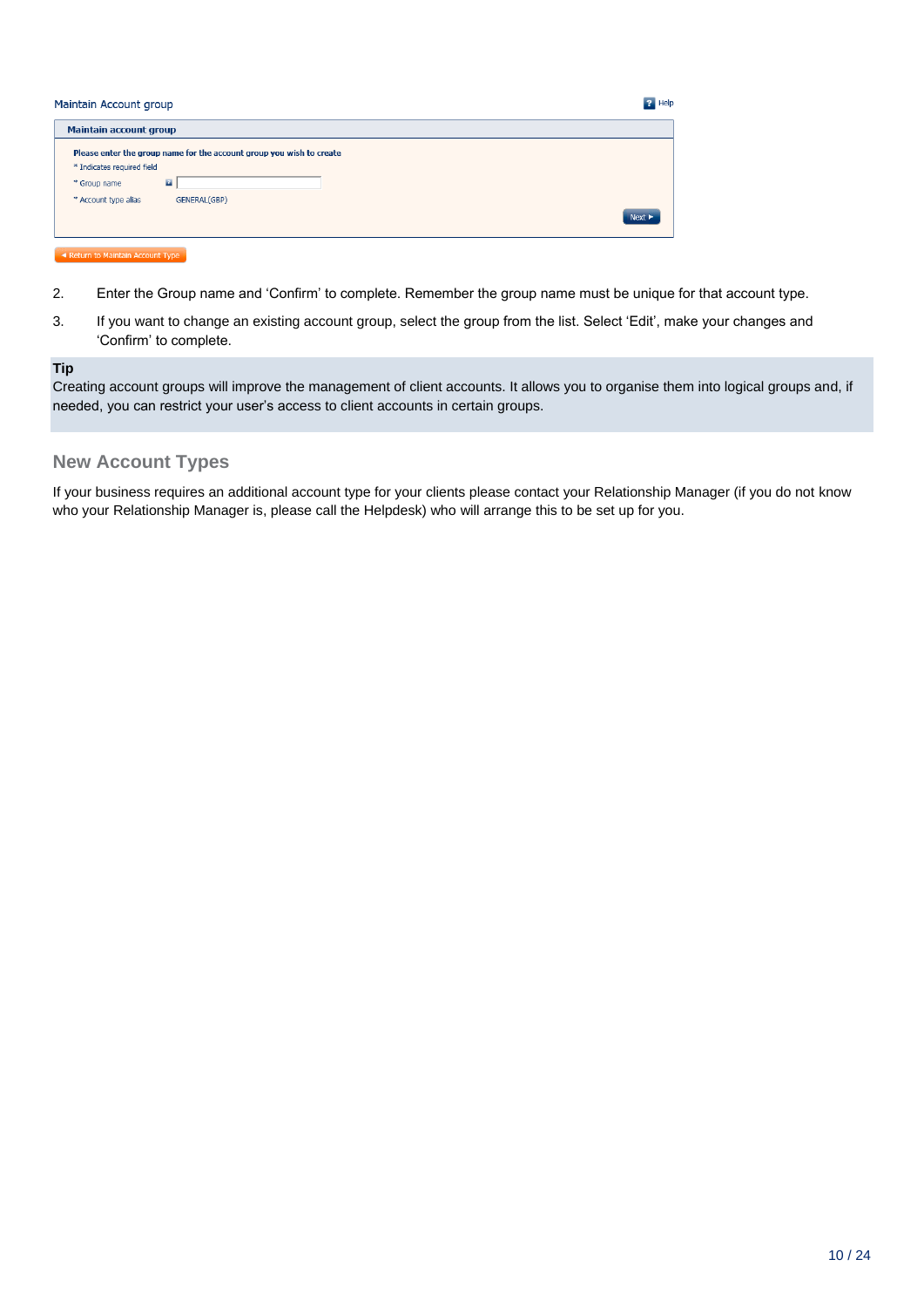## <span id="page-10-0"></span>**6 Closing clients and accounts**

#### **Closing an account**

A repay and close instruction will close the client account and return any credit balance back to the nominated feeder account. Any accrued credit interest will also capitalise and settle to the feeder account the next working day.

Note: To close a client, you must first close all of the client accounts belonging to that client. See the next section for instructions on how to close a client.

 $\overline{P}$  Help

**P** Help

#### **To repay and close a client account:**

1. From 'Find client & account' enter your search criteria and select 'Search'

| Search for a client and account |  |  |
|---------------------------------|--|--|
|---------------------------------|--|--|

| You can search for clients and accounts. Enter your search criteria below.<br><b>Search details</b>                   |  |
|-----------------------------------------------------------------------------------------------------------------------|--|
|                                                                                                                       |  |
|                                                                                                                       |  |
| $\mathbf{r}$<br>Client name<br>Q<br>$\overline{z}$<br>Client account name<br>Client account reference<br>$\mathbf{r}$ |  |
| $\overline{1}$<br>All account types<br>$\check{~}$<br>Account type                                                    |  |
| All groups (show all accounts)<br>$\mathbf{r}$<br>Account group<br>$\check{~}$                                        |  |
| $\bigcirc$ Any $\odot$ Open $\bigcirc$ Closed<br>$\mathbf{r}$<br><b>Account status</b>                                |  |
| $\mathbf{r}$<br>Import file reference                                                                                 |  |
| Save search<br>Search >                                                                                               |  |

2. Select the required client account from the search results by clicking on the correct client account reference.

#### 3. From 'Maintain Client Account' select 'Repay and close account'

| <b>Maintain Client Account</b> |  |
|--------------------------------|--|
|                                |  |

| Your client's account details are displayed below |                                                                    |                                             |                                                        |
|---------------------------------------------------|--------------------------------------------------------------------|---------------------------------------------|--------------------------------------------------------|
| L Repay 1 L Close 1                               |                                                                    |                                             |                                                        |
| <b>Account details</b>                            |                                                                    |                                             |                                                        |
| Account Type                                      | 2.DESIGNATED(GBP)                                                  | <b>Account Reference</b>                    | $R-RC-38$                                              |
| Currency                                          | <b>GBP</b>                                                         | <b>Account Name</b><br><b>Account Group</b> | <b>Repay or Repay Close 38</b><br><b>Default Group</b> |
| Date Opened                                       | 31/07/2015                                                         |                                             |                                                        |
| Date Closed                                       |                                                                    |                                             |                                                        |
| Import file reference                             | Repay&CloseCAsRBS.txt                                              |                                             |                                                        |
| <b>Account Status</b>                             | Open                                                               |                                             |                                                        |
|                                                   |                                                                    | Repay and close account ▶                   | Repay account<br>Edit >                                |
| <b>Balances</b>                                   | <b>Credit interest</b><br><b>Rate history</b><br><b>Statements</b> |                                             |                                                        |
| Current balance                                   | 1,000,893.87 Cr                                                    | Credit interest accrued                     | 46.62 Cr                                               |
| Last night's balance                              | 1,000,893.87 Cr (As at                                             | Next payment date                           |                                                        |
|                                                   | 07/07/2016                                                         |                                             |                                                        |
| Forward balance                                   | 1,000,893.87 Cr                                                    |                                             |                                                        |

#### **Remember**

You will not be able to close a client account whilst there are outstanding transactions pending on that account

4. Select if you require a certificate of interest paid for the client account. The default option will send a certificate of interest paid, however you have the opportunity to opt out if this is not required.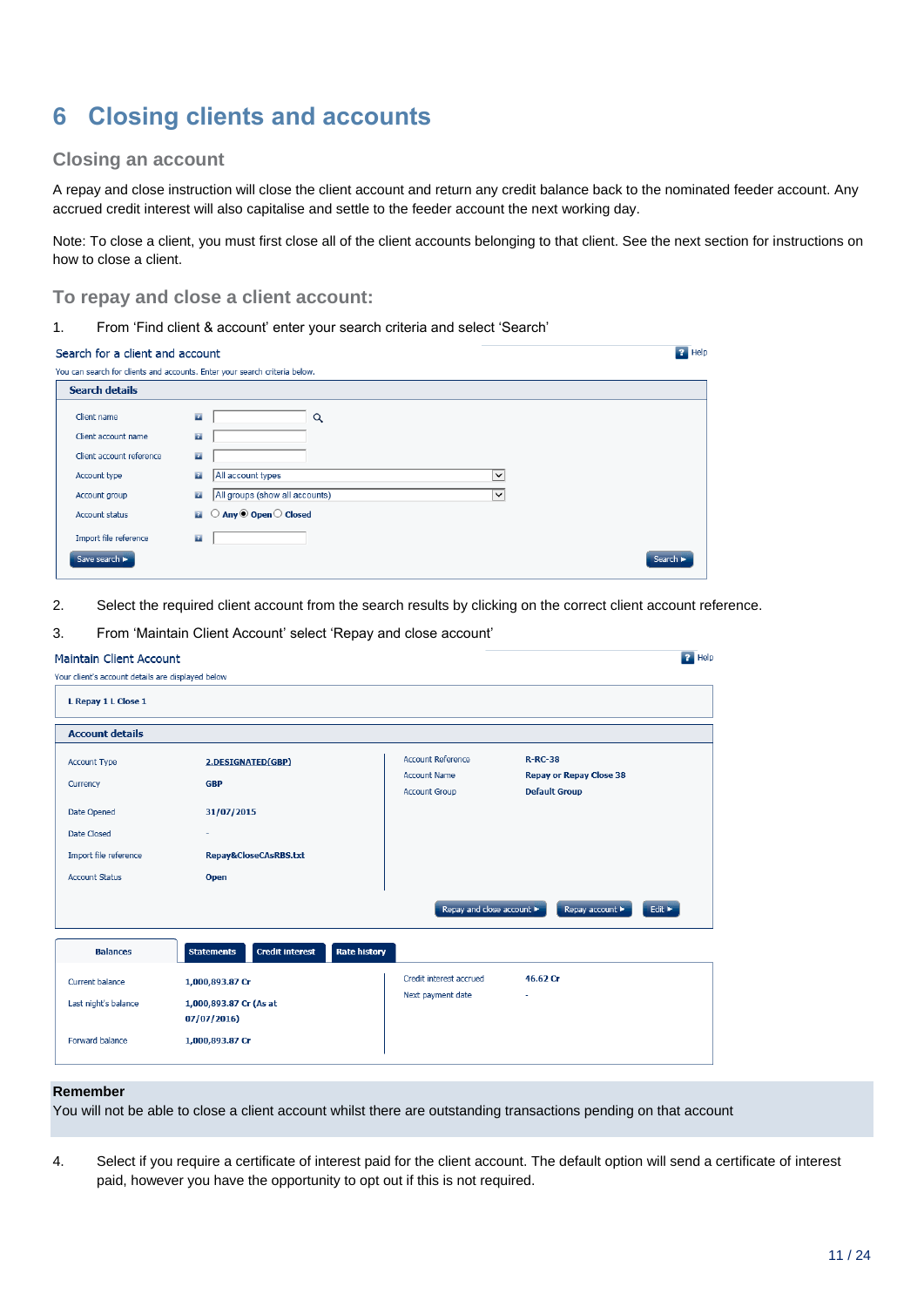#### **Maintain Client Account**

Your client's account details are displayed below

| L Repay 1 L Close 1                                                                                              |                                                                                                          |                 |                                 |        |  |
|------------------------------------------------------------------------------------------------------------------|----------------------------------------------------------------------------------------------------------|-----------------|---------------------------------|--------|--|
| <b>Account details</b>                                                                                           |                                                                                                          |                 |                                 |        |  |
|                                                                                                                  | You can view the client account repayment details and request a Certificate of Interest Paid if required |                 |                                 |        |  |
| Client account reference                                                                                         |                                                                                                          | $R-RC-38$       |                                 |        |  |
| Current balance                                                                                                  |                                                                                                          |                 | 1,000,893.87 Cr                 |        |  |
| Interest accrued                                                                                                 |                                                                                                          | 46.62 Cr        |                                 |        |  |
| Repayment amount                                                                                                 |                                                                                                          |                 | 1,000,940.49 Dr                 |        |  |
|                                                                                                                  | The following repayment transactions will be performed:                                                  |                 |                                 |        |  |
| <b>Value date</b>                                                                                                | <b>Transaction type</b>                                                                                  | <b>Amount</b>   | <b>Narrative</b>                |        |  |
| 08/07/2016                                                                                                       | Withdrawal                                                                                               | 1,000,940.49 Dr | <b>BALANCE REPAID - R-RC-38</b> |        |  |
| $\blacksquare$ $\bigcirc$ No - Certificate of Interest Paid not required<br>Request Certificate of Interest Paid |                                                                                                          |                 |                                 |        |  |
| ● Yes - Certificate of Interest Paid required                                                                    |                                                                                                          |                 |                                 |        |  |
| « Cancel                                                                                                         |                                                                                                          |                 |                                 | Next > |  |

 $\overline{P}$  Help

 $\overline{P}$  Help

 $\overline{B}$  Help

5. Confirm' to submit the repay and close request.

#### Maintain Client Account

| Your client's account details are displayed below |  |  |  |
|---------------------------------------------------|--|--|--|

| L Repay 1 L Close 1                                                           |                 |                                             |                               |  |
|-------------------------------------------------------------------------------|-----------------|---------------------------------------------|-------------------------------|--|
| <b>Account details</b>                                                        |                 |                                             |                               |  |
| If you wish to repay and close the client account, select confirm to continue |                 |                                             |                               |  |
| Client account reference                                                      | $R-RC-38$       |                                             |                               |  |
| Current balance                                                               | 1,000,893.87 Cr |                                             |                               |  |
| Interest accrued                                                              | 46.62 Cr        |                                             |                               |  |
| Repayment amount                                                              | 1,000,940.49 Dr |                                             |                               |  |
| The following repayment transactions will be performed:                       |                 |                                             |                               |  |
| Value date<br><b>Transaction type</b>                                         | <b>Amount</b>   | <b>Narrative</b>                            |                               |  |
| 08/07/2016<br>Withdrawal                                                      | 1,000,940.49 Dr | <b>BALANCE REPAID - R-RC-38</b>             |                               |  |
| Request Certificate of Interest Paid                                          |                 | Yes - Certificate of Interest Paid required |                               |  |
| $\triangleleft$ Back                                                          |                 |                                             | Confirm $\blacktriangleright$ |  |

#### 6. The closure will be confirmed on screen.

#### Maintain Client Account

| Your client's account details are displayed below             |                                                      |                                                                         |                                                                     |  |  |
|---------------------------------------------------------------|------------------------------------------------------|-------------------------------------------------------------------------|---------------------------------------------------------------------|--|--|
| The client account has been repaid and closed.                |                                                      |                                                                         |                                                                     |  |  |
| L Repay 1 L Close 1                                           |                                                      |                                                                         |                                                                     |  |  |
| <b>Account details</b>                                        |                                                      |                                                                         |                                                                     |  |  |
| <b>Account Type</b><br>Currency<br>Date Opened                | 2.DESIGNATED(GBP)<br><b>GBP</b><br>31/07/2015        | <b>Account Reference</b><br><b>Account Name</b><br><b>Account Group</b> | $R-RC-38$<br><b>Repay or Repay Close 38</b><br><b>Default Group</b> |  |  |
| Date Closed<br>Import file reference<br><b>Account Status</b> | 08/07/2016<br>Repay&CloseCAsRBS.txt<br><b>CLOSED</b> |                                                                         |                                                                     |  |  |
|                                                               |                                                      |                                                                         | Reopen account ▶                                                    |  |  |

#### **Remember**

If you do not have the authorise own privilege, the repay transaction will require authorisation before cut-off to successfully close the account.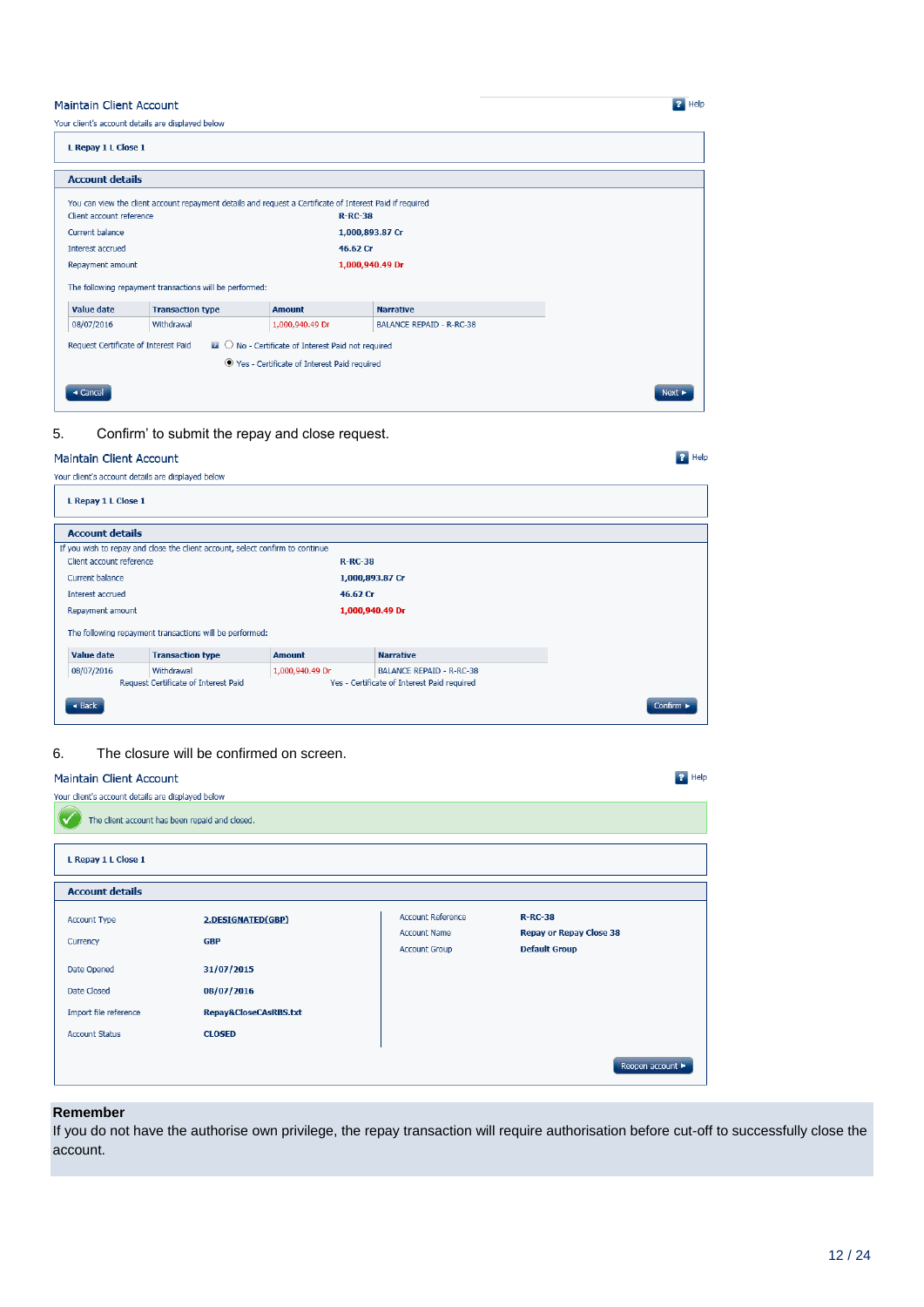#### **Closing a client**

To close a client, all client accounts for that client must be closed. See the previous section for instructions on how to close a client account.

1. From 'Find client & account' enter the client name using the search details section and select 'Search'.

| Search for a client and account                                            |              |                                                  | $\boxed{?}$ Help |
|----------------------------------------------------------------------------|--------------|--------------------------------------------------|------------------|
| You can search for clients and accounts. Enter your search criteria below. |              |                                                  |                  |
| <b>Search details</b>                                                      |              |                                                  |                  |
| Client name                                                                | $\mathbf{P}$ | Q                                                |                  |
| Client account name                                                        | $\mathbf{r}$ |                                                  |                  |
| Client account reference                                                   | $\mathbf{Z}$ |                                                  |                  |
| Account type                                                               | $\mathbf{r}$ | All account types<br>$\check{ }$                 |                  |
| Account group                                                              | $\mathbf{r}$ | All groups (show all accounts)<br>$\check{~}$    |                  |
| Account status                                                             | $\mathbf{r}$ | $\bigcirc$ Any $\bigcirc$ Open $\bigcirc$ Closed |                  |
| Import file reference                                                      | $\mathbf{r}$ |                                                  |                  |
| Save search »                                                              |              | Search »                                         |                  |

- 2. Select the required client from the search results by clicking on the correct client name.
- 3. From 'Maintain Client' select 'Close Client'.

| <b>Maintain Client</b>                        |                                          |                                                    | $P$ Help                                                                 |
|-----------------------------------------------|------------------------------------------|----------------------------------------------------|--------------------------------------------------------------------------|
| Your Client's details are displayed below.    |                                          |                                                    |                                                                          |
| <b>Client details</b>                         |                                          |                                                    |                                                                          |
| Client type<br>Client name                    | <b>Individual</b><br>L Repay 1 L Close 1 | <b>Address 1</b><br><b>Statements</b><br>Addressee | <b>Statement not required</b><br><b>Mr Addressee</b>                     |
| Import file reference<br><b>Client Status</b> | Repay&CloseCAsRBS.txt                    | <b>Address</b>                                     | <b>38 RepayClose Street</b><br><b>Repay Village</b><br><b>Close Town</b> |
| <b>Status</b><br>Date Opened                  | <b>Active</b><br>31/07/2015              |                                                    | <b>RC138RC</b><br><b>United Kingdom</b>                                  |
| ◀ Close Client                                |                                          |                                                    | View client contacts<br>Edit $\blacktriangleright$                       |

#### 4. Select 'Confirm' to close the client.

#### Maintain Client **R** Help Your Client's details are displayed below. You are about to close this Client. **Client details Confirm close**<br>Please confirm you want to close this Client Gancel  $Confirm \rightarrow$ **Client accounts** Q Your results<br>Found 1 cms client account(s) matching your search criteria Show: 200 results  $\begin{tabular}{c|c|c} \textbf{\textcolor{blue}{Client} accountname $\scriptstyle{\wedge}$} & \textbf{\textcolor{blue}{Client}} \\ \hline \textbf{\textcolor{blue}{\textbf{account}name} $\scriptstyle{\wedge}$} & \textbf{\textcolor{blue}{account} reference} \end{tabular}$ Account<br>typename Last<br>night'sbalance **Current**<br>balance Group  $\overline{\text{CCY}}$ **Status** Repay or Repay Close 38 R-RC-38 Default Group GBP Closed 2 - DESIGNATED 1.000.893.87 Cr  $0.00$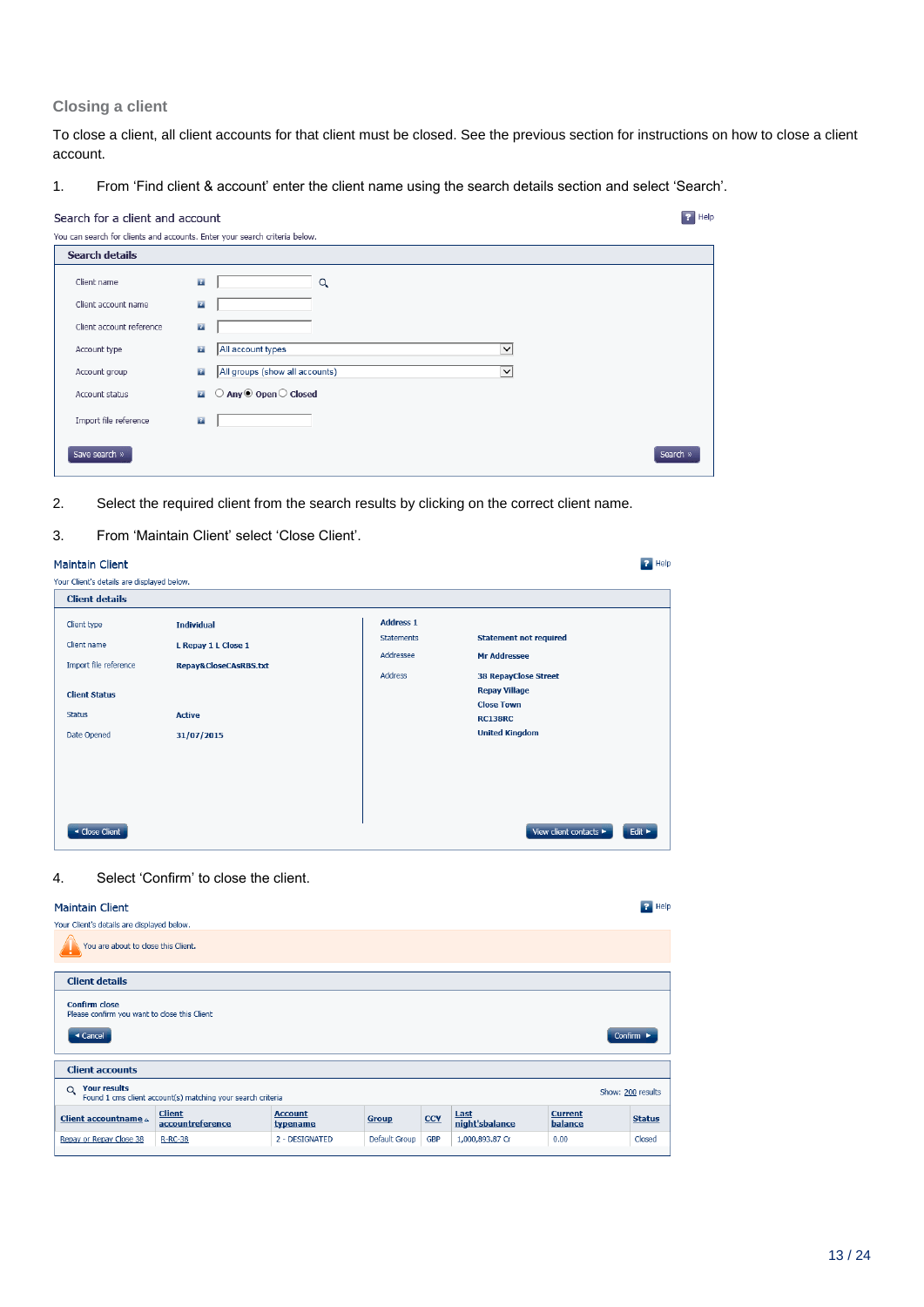#### 5. The client closure will be confirmed on screen.

#### Maintain Client

| <b>Maintain Client</b>                     |                       |                                | $P$ Help                                             |  |
|--------------------------------------------|-----------------------|--------------------------------|------------------------------------------------------|--|
| Your Client's details are displayed below. |                       |                                |                                                      |  |
| This Client has been closed.               |                       |                                |                                                      |  |
| <b>Client details</b>                      |                       |                                |                                                      |  |
| Client type                                | <b>Individual</b>     | <b>Address 1</b>               |                                                      |  |
| Client name                                | L Repay 1 L Close 1   | <b>Statements</b><br>Addressee | <b>Statement not required</b><br><b>Mr Addressee</b> |  |
| Import file reference                      | Repay&CloseCAsRBS.txt | Address                        | <b>38 RepayClose Street</b>                          |  |
| <b>Client Status</b>                       |                       |                                | <b>Repay Village</b>                                 |  |
| <b>Status</b>                              | <b>Closed</b>         |                                | <b>Close Town</b><br><b>RC138RC</b>                  |  |
| Date Opened                                | 31/07/2015            |                                | <b>United Kingdom</b>                                |  |
| Date Closed                                | 08/07/2016            |                                |                                                      |  |
|                                            |                       |                                |                                                      |  |
|                                            |                       |                                |                                                      |  |
|                                            |                       |                                | View client contacts ><br>Reopen client ▶            |  |

#### **Did you know?**

You can reopen a closed client by selecting the 'Reopen client' button in the Maintain Client screen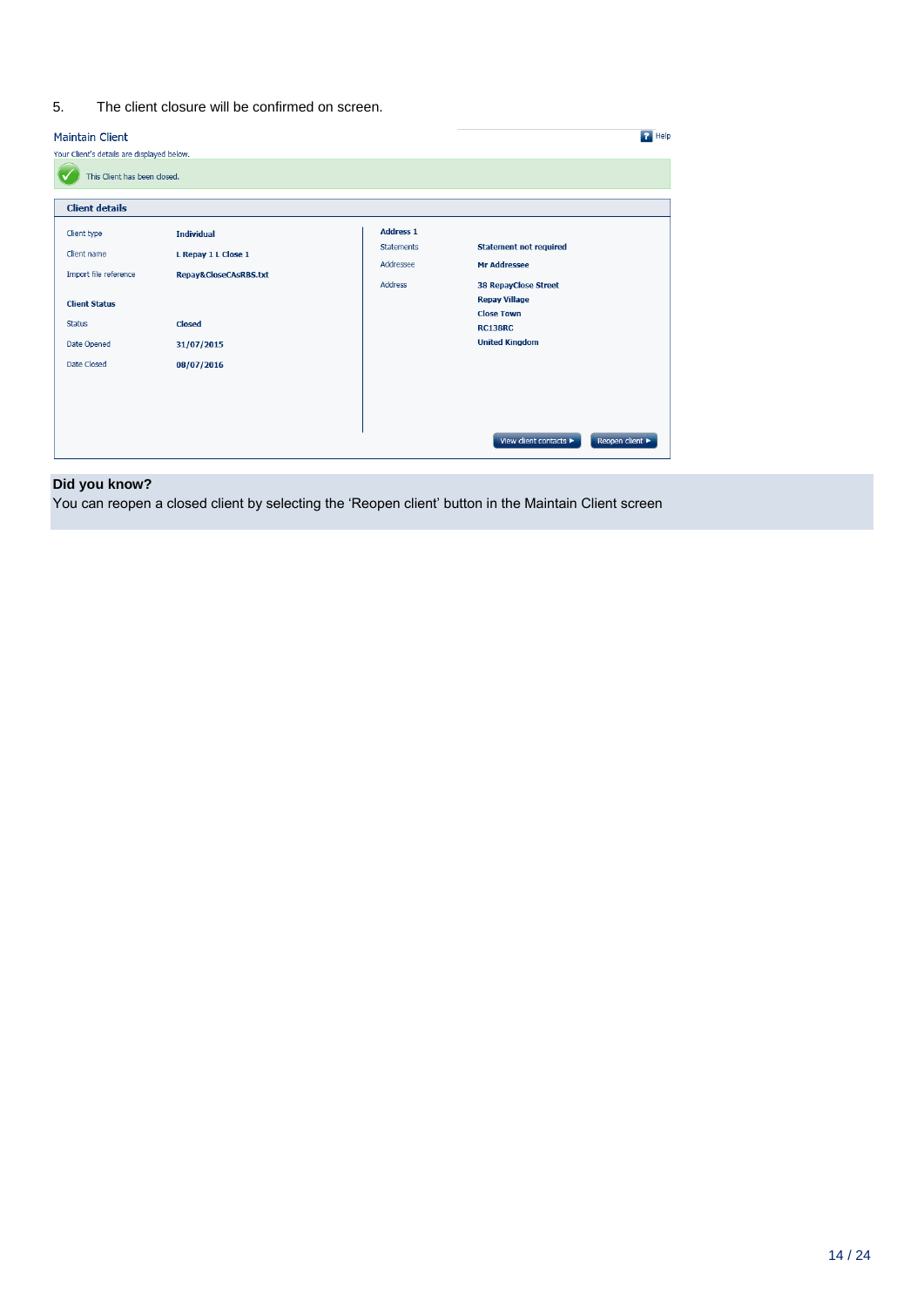## <span id="page-14-0"></span>**7 Transactions & batches**

**In this section of the guide:**

- Different user privileges and how to view transactions
- How to add and edit transactions
- How to create and amend batches and add transactions to your batch
- How to repay and close a client account
- Transaction warnings and how to submit transactions and batches to the bank for processing

#### **User privileges**

There are four privileges which control the actions users can perform within transactions and batches.

#### **7.1 Keyer**

- Can enter transactions, create batches and add transactions to batches. They are able to update and delete transactions they have entered which are in a Saved, Failed, Future Dated, Awaiting Authorisation or Rejected status
- Cannot approve and submit transactions to the bank for processing
- Can only add transactions for account groups they have permission for
- Cannot reject transactions, but can submit them for authorisation

#### **7.2 Amend others**

Can update, delete and submit for authorisation, transactions and batches created by others.

This user cannot create batches or add transactions

#### **7.3 Authoriser**

Can approve transactions and submit them to the bank for processing for account groups they have permission for

#### **7.4 Authorise-Own**

Can perform the actions of both Keyer and Authoriser role, but can only authorise their own transactions

#### **Viewing transactions & batches**

You can view your transactions and batches by selecting from one of the following left hand menu options:

- **CMS dashboard** select 'Transaction notices'
- **Maintain Transactions** for transactions
- **Search Batches** for batches

By default you will see transactions which are awaiting approval or in the saved status.

#### **You can then:**

- Search by status, details or client for current and historical transactions
- You may also save your search details by adding them to your 'Saved Searches' for frequently searched for items

#### **Adding & editing transactions**

To add transactions into CMS:

1. From 'Maintain transactions' select 'Add a transaction'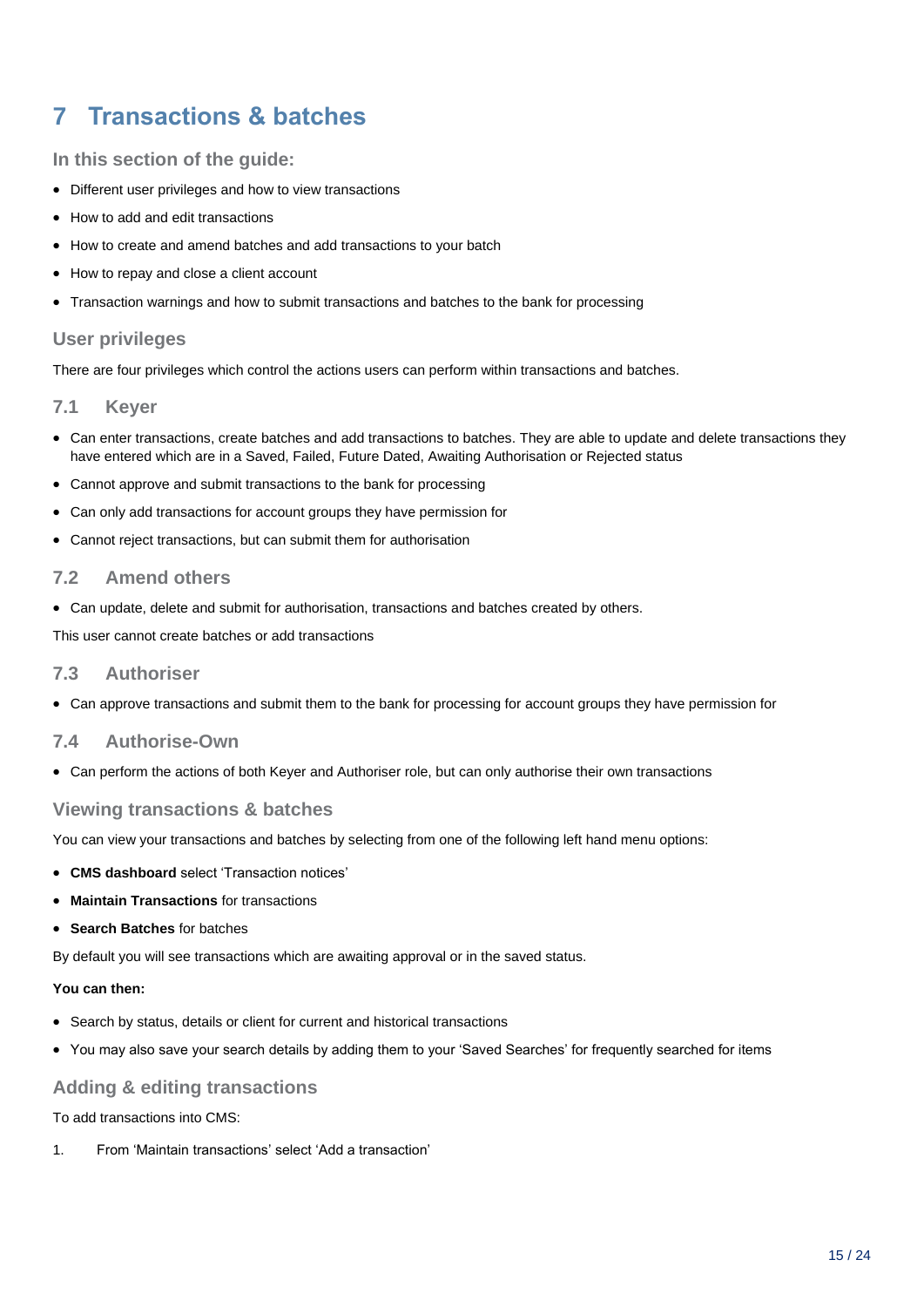| Search transactions                                                                                                    |                                                                         | <b>P</b> Help                                                                                                                       |
|------------------------------------------------------------------------------------------------------------------------|-------------------------------------------------------------------------|-------------------------------------------------------------------------------------------------------------------------------------|
| Search by status                                                                                                       | <b>Search by details</b><br>Search by client                            |                                                                                                                                     |
| <b>Transaction status</b><br>☑<br>AA Awaiting authorisation<br><b>F</b> Failed<br>п<br>R Rejected<br>П.<br>Save search | <b>EL</b> All statuses<br>C Complete<br>FD Future dated<br>S Saved<br>▿ | $\bigcirc$ All dates<br>21<br>Date range<br>Specify dates<br>08/07/2016<br>from<br>08/07/2016<br>to<br>Search $\blacktriangleright$ |
| <b>Transactions</b>                                                                                                    |                                                                         |                                                                                                                                     |
|                                                                                                                        |                                                                         | No search results found. Please refine your search details                                                                          |
|                                                                                                                        |                                                                         | Add a transaction >                                                                                                                 |

2. Enter the transaction details and select 'Save', check the details then select 'Confirm' to complete. The system will automatically assign a Transaction ID to the transaction.

| <b>Maintain transactions</b>              |                                                          | $P$ Help                   |
|-------------------------------------------|----------------------------------------------------------|----------------------------|
| <b>Transaction details</b>                |                                                          |                            |
| * Indicates required field                |                                                          |                            |
| Enter the details of your new transaction |                                                          |                            |
| ▶ Select an account                       |                                                          |                            |
| Account type name                         | Please Select<br>$\mathbf{r}$<br>$\checkmark$            |                            |
| Client name                               | $\mathbf{Z}$                                             |                            |
| * Client account reference                | $\mathbf{r}$                                             |                            |
| * Value date                              | $\blacksquare$<br>$\mathbf{r}$<br>08/07/2016             |                            |
| * Transaction type                        | Deposit $\bigcirc$ Withdrawal<br>$\mathbf{r}$<br>$\circ$ |                            |
| * Amount                                  | $\mathbf{r}$                                             |                            |
| Narrative line 1                          | $\mathbf{r}$                                             |                            |
| $\triangleleft$ Cancel                    |                                                          | Save $\blacktriangleright$ |
|                                           |                                                          |                            |

3. Depending on your privileges, the transaction will go into 'Saved' or 'Awaiting Authorisation' status and will appear in the transactions list.

To edit a transaction

- 4. Select the transaction you want to edit from the list. You may need to use the search tool to locate your transaction first.
- 5. Select 'Edit', make your changes, then 'Save' and 'Confirm' to complete.

#### **Remember**

Please note, only future dated transactions can be edited once authorised.

#### **Batches**

A batch allows you to submit multiple transactions together (maximum of 1000 transactions per batch). All transactions within a batch will have the same value date, be from the same account type and have the same status until authorised.

1. You will need to create a batch before you can add transactions to it. From 'Search batches' select 'Add a new batch'.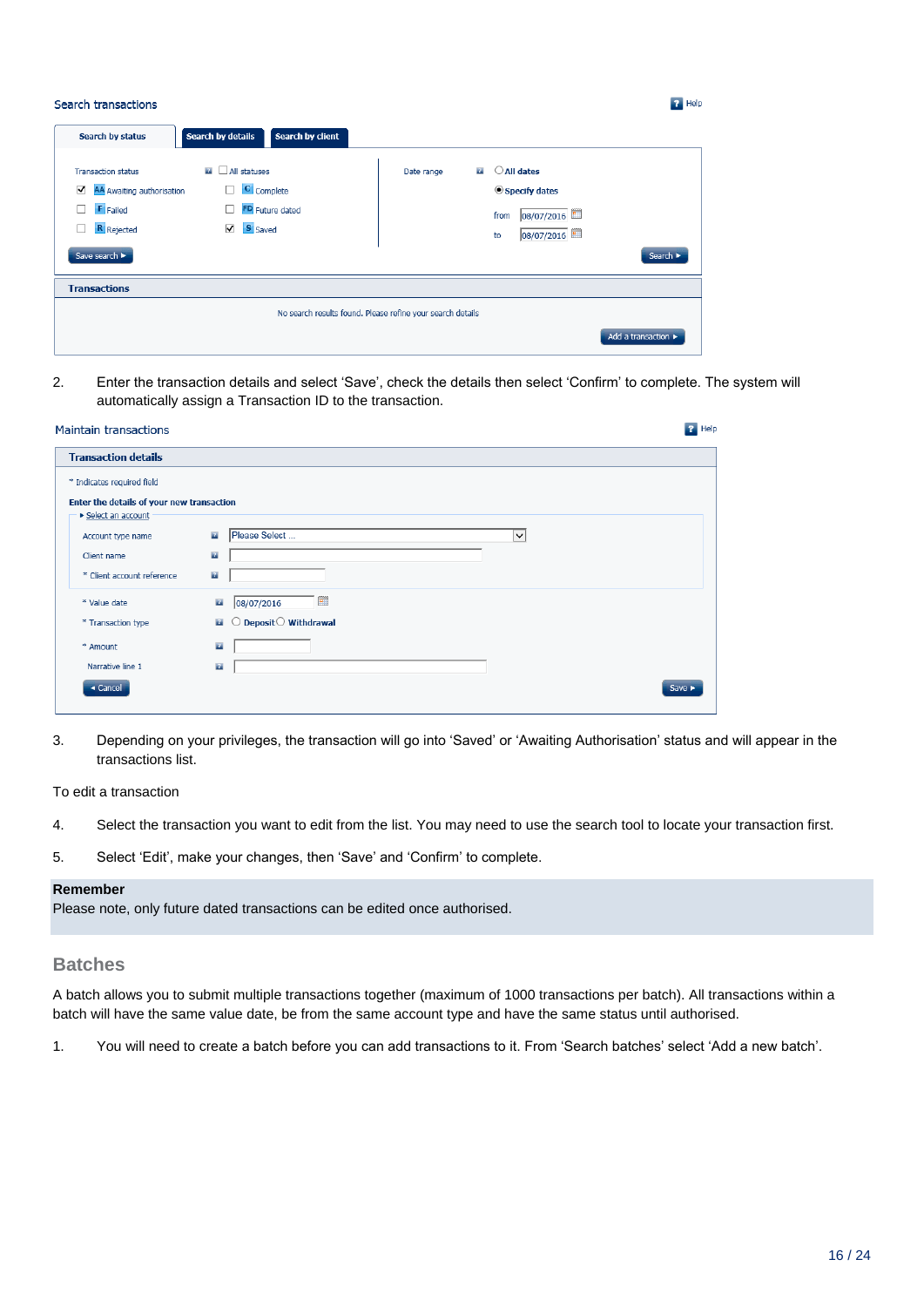| <b>Maintain Batches</b>                                                |                                                              |                                                 | <b>P</b> Help              |
|------------------------------------------------------------------------|--------------------------------------------------------------|-------------------------------------------------|----------------------------|
| <b>Add batch details</b>                                               |                                                              |                                                 |                            |
| * Account type<br>Narrative line 1<br>Narrative line 2<br>* Value date | $\mathbf{z}$<br>$\mathbf{r}$<br>$\mathbf{r}$<br>$\mathbf{z}$ | Please Select<br>$\check{ }$<br>圃<br>08/07/2016 |                            |
| Default client statement narrative                                     | $\mathbf{z}$                                                 |                                                 | Save $\blacktriangleright$ |
| <b>Transactions in this batch</b>                                      |                                                              |                                                 |                            |
|                                                                        |                                                              | No transactions found                           |                            |

- 2. Enter your batch details and select 'Save'. Check the details and 'Confirm' to complete the new batch.
- 3. Once you have created the batch you can begin to add transactions. Select 'Add a transaction' and enter your transaction details, 'Save' and 'Confirm' to complete.
- 4. You can repeat this process and add additional transactions to the batch. A summary of the transactions in the batch and individual transactions will be displayed on the page.

| <b>Batch details</b>                                                                  |                                           |                                   |                                    |                               | <b>Transaction totals</b>   |                                                                            |                            |  |
|---------------------------------------------------------------------------------------|-------------------------------------------|-----------------------------------|------------------------------------|-------------------------------|-----------------------------|----------------------------------------------------------------------------|----------------------------|--|
| <b>Batch number</b>                                                                   | 46633                                     | Value date                        | 08/07/2016                         | <b>Type</b>                   | <b>Number</b>               | Value                                                                      |                            |  |
|                                                                                       |                                           |                                   |                                    | <b>Deposits</b>               | $\mathbf{0}$                | 0.00                                                                       |                            |  |
| Account type                                                                          | <b>1.GENERAL</b>                          | <b>Batch status</b>               | <b>SAVED</b>                       | Withdrawals                   | 1                           | 10.19 Dr                                                                   |                            |  |
|                                                                                       |                                           |                                   |                                    | <b>Total</b>                  | $\mathbf{1}$                | 10.19 Dr                                                                   |                            |  |
|                                                                                       |                                           |                                   |                                    |                               |                             | The totals of this batch are calculated each time you modify a transaction |                            |  |
| Statement narrative                                                                   |                                           |                                   |                                    |                               |                             |                                                                            |                            |  |
| Default client statement                                                              |                                           |                                   |                                    |                               |                             |                                                                            |                            |  |
| narrative                                                                             |                                           |                                   |                                    |                               |                             |                                                                            |                            |  |
|                                                                                       |                                           |                                   |                                    |                               |                             |                                                                            |                            |  |
|                                                                                       |                                           |                                   |                                    |                               |                             |                                                                            |                            |  |
|                                                                                       |                                           |                                   |                                    |                               |                             |                                                                            |                            |  |
| $\triangleleft$ Delete                                                                |                                           |                                   |                                    |                               |                             | Submit $\blacktriangleright$                                               | Edit $\blacktriangleright$ |  |
| <b>Transactions in this batch</b>                                                     |                                           |                                   |                                    |                               |                             |                                                                            |                            |  |
| <b>Your results</b><br>$\alpha$<br>Found 1 transactions matching your search criteria |                                           |                                   |                                    |                               |                             |                                                                            |                            |  |
| <b>Transaction</b><br>ID                                                              | <b>Batch</b><br>$\overline{\nabla}$<br>ID | <b>Client name</b>                | <b>Client account</b><br>reference | <b>Account</b><br><b>type</b> | Value<br><b>CCY</b><br>date | <b>AmStattis</b>                                                           | Imported                   |  |
| 7165700                                                                               | 46633                                     | Z Repay 1 Z Close<br>$\mathbf{1}$ | <b>R-RC-52</b>                     | 1.GENERAL                     | 08/07/2016<br><b>GBP</b>    | $\mathbf{s}$<br>10.19 Dr                                                   | <b>No</b>                  |  |
|                                                                                       |                                           |                                   |                                    |                               |                             |                                                                            |                            |  |
|                                                                                       |                                           |                                   |                                    |                               |                             |                                                                            |                            |  |

5. If you need to edit a transaction in a batch, select the transaction from the list, select 'Edit', make your changes, 'Save' and 'Confirm' to complete.

#### **Authorise transactions**

Your transactions must be in 'Saved' or 'Awaiting Authorisation' status before they can be approved. You must also have the 'Authorise' or 'Authorise own' privilege.

- 1. Select the 'maintain transactions' link form the left-hand menu.
- 2. Select the transaction(s) you want to authorise and then select 'Submit'.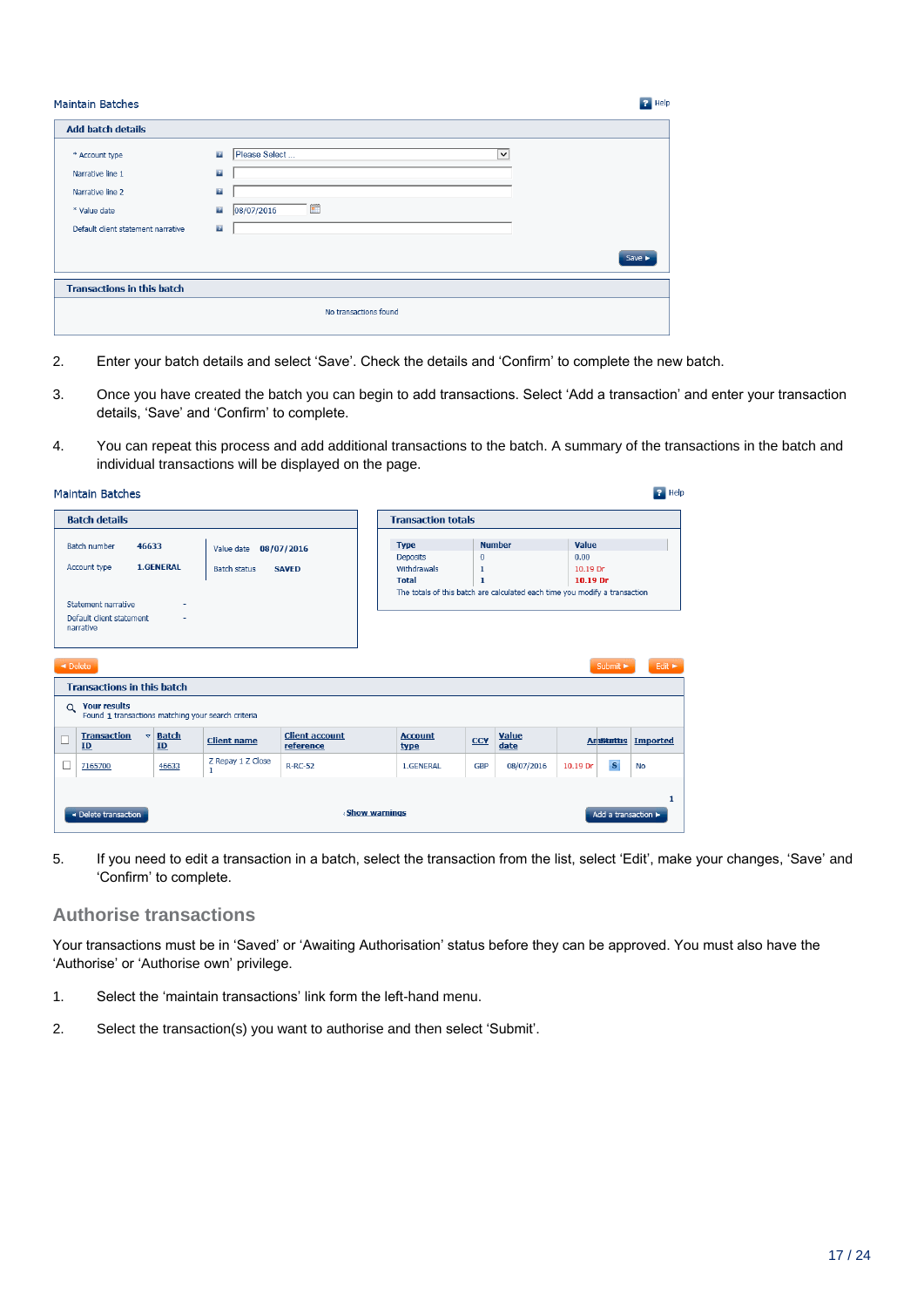| <b>Transactions</b>                                                                                                                                                                            |                                                 |                    |                    |                                    |                        |            |                      |          |                  |                 |
|------------------------------------------------------------------------------------------------------------------------------------------------------------------------------------------------|-------------------------------------------------|--------------------|--------------------|------------------------------------|------------------------|------------|----------------------|----------|------------------|-----------------|
| <b>Your results</b><br>$\alpha$<br>Found 2 transactions matching your search criteria                                                                                                          |                                                 |                    |                    |                                    |                        |            |                      |          |                  |                 |
|                                                                                                                                                                                                | <b>Transaction</b><br>$\overline{\nabla}$<br>ID | <b>Batch</b><br>ID | <b>Client name</b> | <b>Client account</b><br>reference | <b>Account</b><br>type | <b>CCY</b> | <b>Value</b><br>date |          | <b>AmStattus</b> | <b>Imported</b> |
| $\blacktriangledown$                                                                                                                                                                           | 7165701                                         |                    | Z Repay 1 Z Close  | <b>R-RC-52</b>                     | 1.GENERAL              | <b>GBP</b> | 08/07/2016           | 5.00 Cr  | $\mathbf{s}$     | <b>No</b>       |
|                                                                                                                                                                                                | 7165700                                         | 46633              | Z Repay 1 Z Close  | <b>R-RC-52</b>                     | 1.GENERAL              | <b>GBP</b> | 08/07/2016           | 10.19 Dr | $\mathbf{s}$     | <b>No</b>       |
|                                                                                                                                                                                                |                                                 |                    |                    |                                    |                        |            |                      |          |                  |                 |
| <show a="" as="" est<br="" export="" save="" warnings="">Submit <math>\blacktriangleright</math><br/>Delete &gt;<br/>Reject &gt;<br/>Add a transaction <math>\blacktriangleright</math></show> |                                                 |                    |                    |                                    |                        |            |                      |          |                  |                 |

- 3. A list of the transactions to be submitted will be displayed. If you have also selected transactions with warnings they will be displayed separately and will not be submitted (see below).
- 4. Select 'Confirm' to submit transactions for processing.

| <b>Transactions</b>                                                                                                                                                               |                     |                                 |                     |            |                   |               |               |                               |
|-----------------------------------------------------------------------------------------------------------------------------------------------------------------------------------|---------------------|---------------------------------|---------------------|------------|-------------------|---------------|---------------|-------------------------------|
| <b>Confirm submit</b><br>Transactions that are fine to submit are displayed below. Transactions with warnings will not be submitted at this time until the warnings are resolved. |                     |                                 |                     |            |                   |               |               |                               |
| <b>Transactions to be submitted</b>                                                                                                                                               |                     |                                 |                     |            |                   |               |               |                               |
| <b>Transaction ID</b>                                                                                                                                                             | <b>Client name</b>  | <b>Client account reference</b> | <b>Account type</b> | <b>CCY</b> | Value date        | <b>Amount</b> | <b>Status</b> | <b>Imported</b>               |
| 7165701                                                                                                                                                                           | Z Repay 1 Z Close 1 | <b>R-RC-52</b>                  | 1.GENERAL           | <b>GBP</b> | 08/07/2016        | 5.00 Cr       | s             | No                            |
| <b>Transactions with warnings/errors</b>                                                                                                                                          |                     |                                 |                     |            |                   |               |               |                               |
| <b>Transaction ID</b>                                                                                                                                                             | <b>Client name</b>  | <b>Client account reference</b> | <b>Account type</b> | <b>CCY</b> | <b>Value date</b> | <b>Amount</b> | <b>Status</b> | <b>Imported</b>               |
| ◀ Cancel                                                                                                                                                                          |                     |                                 |                     |            |                   |               |               | Confirm $\blacktriangleright$ |

#### 5. A confirmation will display on-screen.

| Search transactions                                                                          |                                                                                                                                          |            |                                                                                       | <b>P</b> Help |
|----------------------------------------------------------------------------------------------|------------------------------------------------------------------------------------------------------------------------------------------|------------|---------------------------------------------------------------------------------------|---------------|
|                                                                                              | Your selected transactions have been submitted. Please note that transactions that would exceed available funds have not been submitted. |            |                                                                                       |               |
| Search by status                                                                             | Search by details<br><b>Search by client</b>                                                                                             |            |                                                                                       |               |
| <b>Transaction status</b><br>AA Awaiting authorisation<br>⊽<br><b>F</b> Failed<br>R Rejected | All statuses<br>$\mathbf{r}$<br>C Complete<br>ш<br>FD Future dated<br>S Saved<br>▽                                                       | Date range | $\bigcirc$ All dates<br>21<br>Specify dates<br>08/07/2016<br>from<br>08/07/2016<br>to |               |
| Save search                                                                                  |                                                                                                                                          |            | Search I                                                                              |               |

#### **Did you know?**

You can submit future dated transactions or batches and CMS will automatically send them for processing on the correct date.

#### **Rejecting a transaction**

You can reject 'future dated' or 'awaiting authorisation' transactions by selecting them from the list and selecting 'Reject'. You will be prompted to 'Confirm' your selection and the transaction status will update to Rejected.

The transaction or batch can be edited and resubmitted for authorisation.

#### **Transaction warnings**

A 'Show warnings' button will be displayed if any of the transactions added to CMS have an invalid value date or fail the available funds check. Selecting 'Show warnings' will filter the transaction list to display those transactions which require review.

#### **Remember**

Transactions and batches with today's value date must be submitted before the cut-off at 4.30pm. After this time, the transactions/batches will automatically be assigned the next valid value date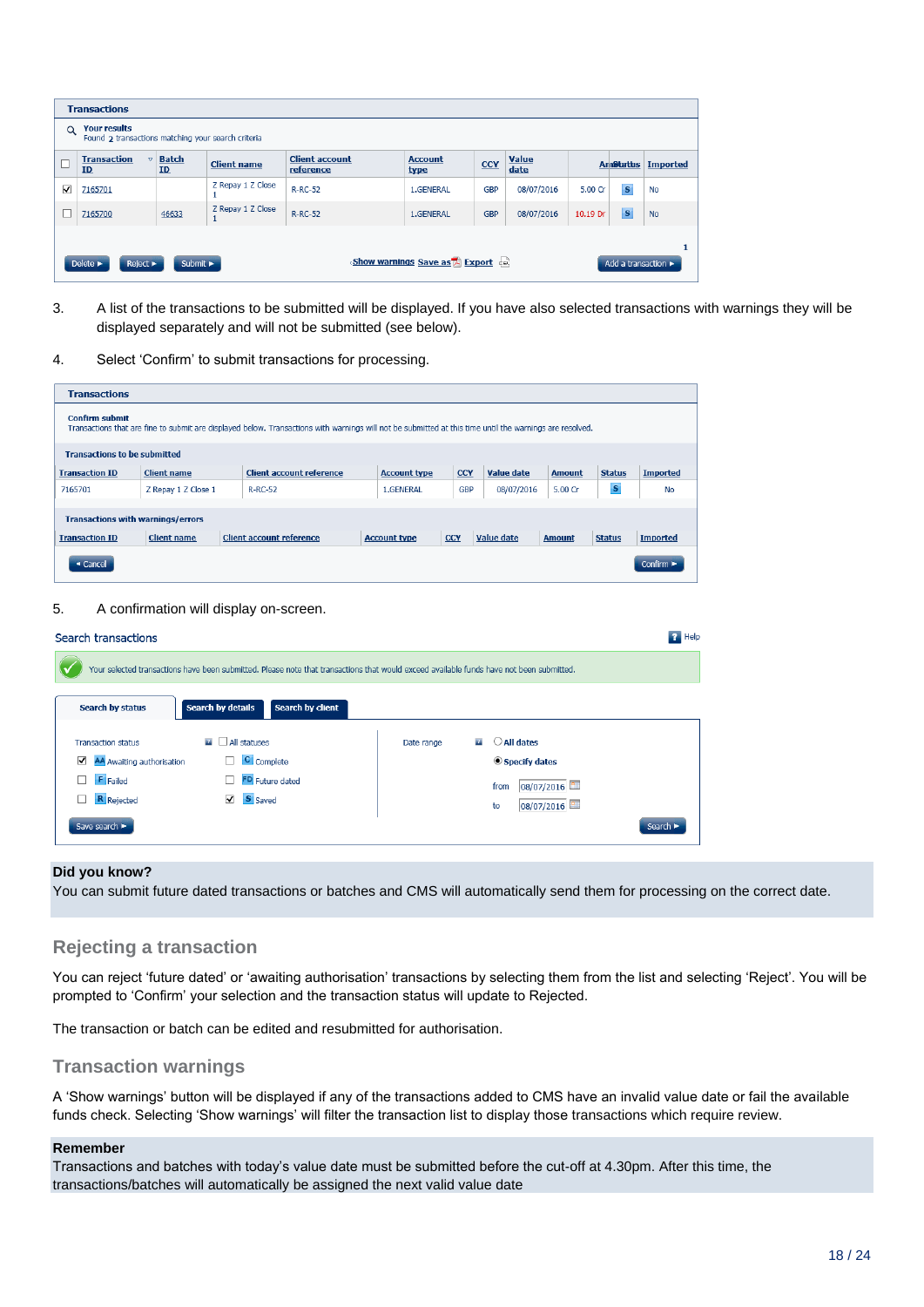## <span id="page-18-0"></span>**8 Importing transactions into CMS**

**In this section of the guide find:**

- Acceptable file types, formats and example files for you to view when preparing your transaction import file
- How to import your file of transactions individually or as a batch
- Common problems with file imports and where to get additional help

#### **8.1 File Types**

To get started with uploading your transactions into CMS, you will need to save your transactions into either a delimited or fixed length format.

#### **Delimited file type**

To use the delimited layout, each field of data should be separated by one of the following delimiters

- Comma (3a, page 27)
- Tab (3b, page 27)
- Caret  $(^\wedge)$  (3c, page 27)

The header and footer must also use the same delimiter.

#### **Fixed Length type (3d, page 27)**

In the fixed length format each field of data is a fixed length. Each line is separated by a Carriage Return Line Feed and all fields should be right justified with leading zeros or spaces, with the exception of the Account Reference and Narrative fields, which should only be right justified with leading spaces.

#### **8.2 File Layout**

Every file must have a header and footer record.

#### **Header record**

The header record must contain the following fields:

| <b>Field Name</b> | <b>Description</b> | Length |
|-------------------|--------------------|--------|
| RecordType        | "Н"                |        |
| FileCreationDate  | YYMMDD*            | $6*$   |
| FileCreationTime  | <b>HHMMSS</b>      | 6      |
|                   | Record Length      | 13     |

\*Note, YYMMDD is only accepted for fixed length file formats. For delimited file types one of the following date formats should be used: DD/MM/YYYY, DD/MM/YY, DD MMM YY, DD MMM YYYY

#### **Footer record**

The footer record is needed to ensure that the whole file has been read by the system.

| <b>Field Name</b> | <b>Description</b> | Length |
|-------------------|--------------------|--------|
| RecordType        | "F"                |        |
| Number of Records | Integer field      |        |
|                   | Record Length      | 8      |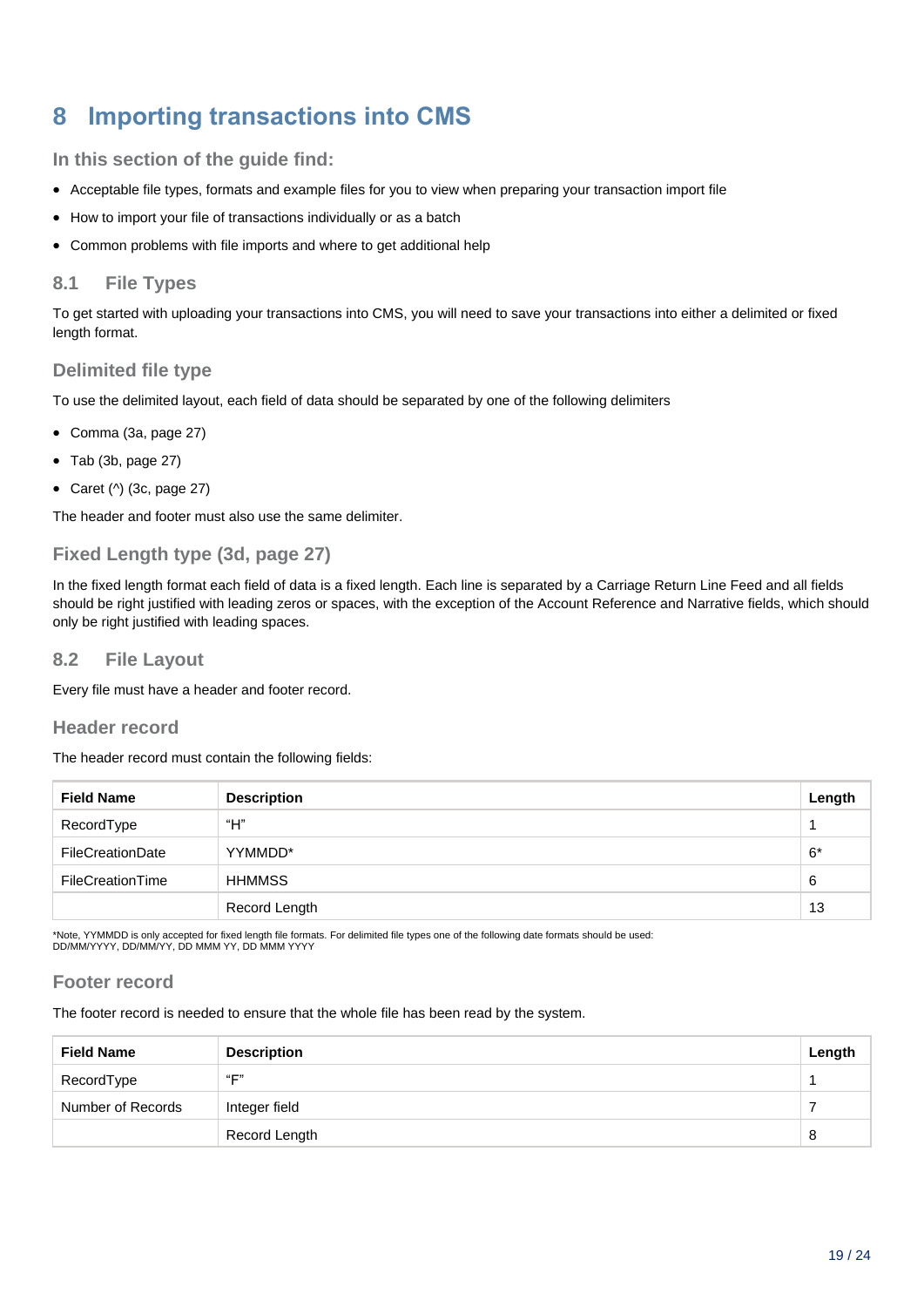#### **Transaction data definitions**

The following data is required for each transaction:

| <b>Field Name</b>        | <b>Notes</b>                                                                                                                                          | Length            |
|--------------------------|-------------------------------------------------------------------------------------------------------------------------------------------------------|-------------------|
| Record Type              | "T"                                                                                                                                                   |                   |
| <b>Account Reference</b> | Mandatory                                                                                                                                             | $12 \overline{ }$ |
| Credit/Debit flag        | Mandatory. "C" or "D"                                                                                                                                 |                   |
| Amount                   | Mandatory<br>(max 99999999.99)                                                                                                                        | 11                |
| ValueDate                | Mandatory. YYMMDD*                                                                                                                                    | $6*$              |
| Narrative                | Optional field: leaving this field blank will automatically populate the narrative as 'Deposit' or<br>'Withdrawal' depending on the transaction type. | 30                |
|                          | Record Length                                                                                                                                         | 61                |

\*Note, YYMMDD is only accepted for fixed length file formats. For delimited file types one of the following date formats should be used: DD/MM/YYYY, DD/MM/YY, DD MMM YY, DD MMM YYYY

#### **8.3 Example files for each of the formats:**

```
8.3a) Comma delimited:
```

```
H.29/06/2016.162500
T, ClientRef1, C, 00.01, 29/06/2016, Credit
F,0000001
```
**8.3b) Tab delimited:**

```
H29/06/2016
                       162500
     ClientRef1
                       \mathbf{C}00.0129/06/2016
                                                          Credit
T
F
     0000001
```
**8.3c) Caret delimited:**

```
H^29/06/2016^162500
T^ClientRef1^C^00.01^29/06/2016^Credit
F^0000001
```
**8.3d) Fixed format:**

```
H160629162500
  ClientRef1c00000000.01160629
m,
F0000001
```
Credit

#### **8.4 How to import**

Once you have created and saved your import file go to:

#### **Clients' Monies Service > Import transactions**

Select the file type, browse to the location of the file you want to import then select 'Continue' to begin the import.

#### **Remember**

Each file should not contain more than 1000 transactions. You may import as many files as required.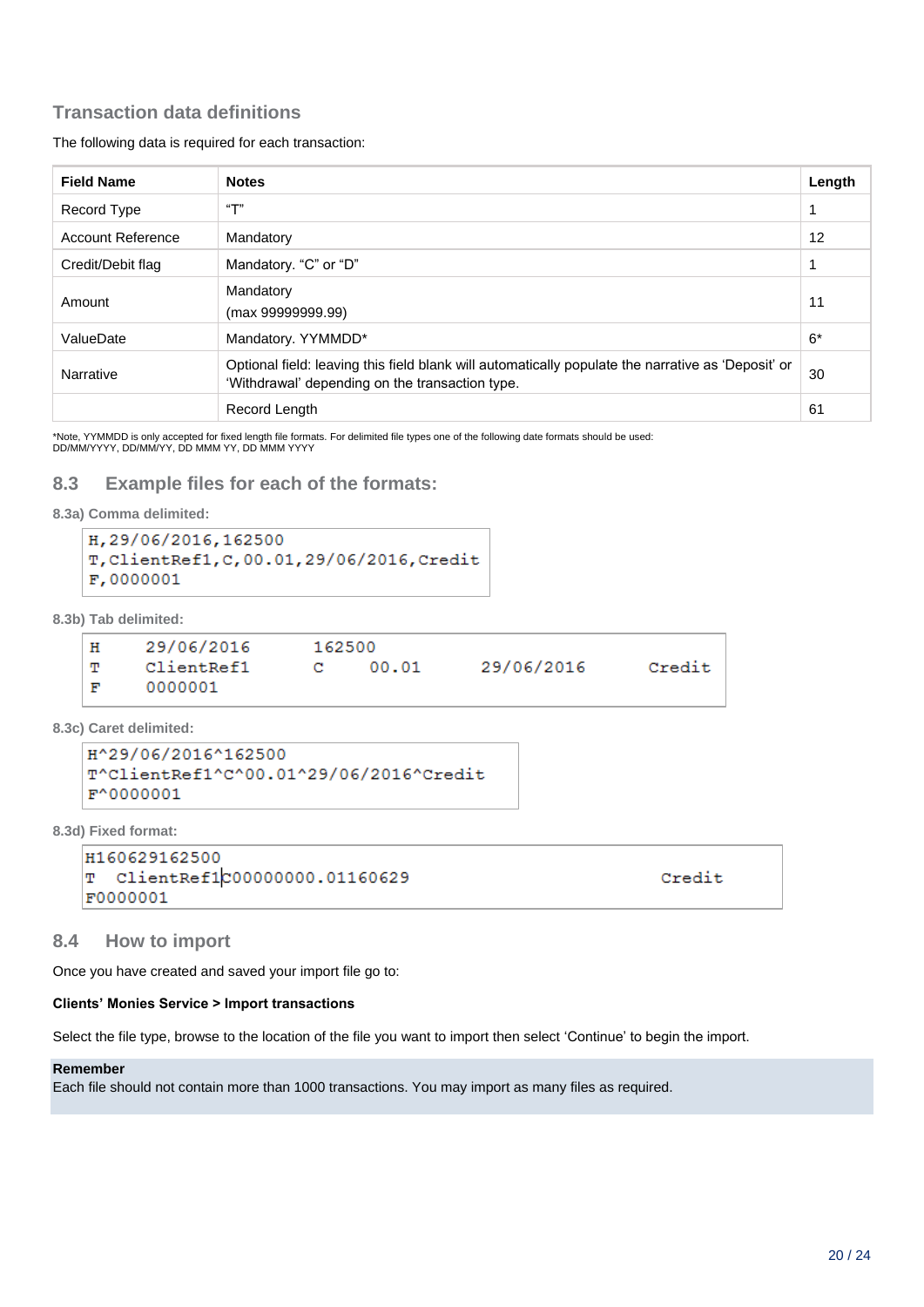#### **Import transactions**

\*File name

 $\overline{2}$ 

| To begin an import, select a file type and a file then select continue |                                                                                                                                                  |  |  |  |  |
|------------------------------------------------------------------------|--------------------------------------------------------------------------------------------------------------------------------------------------|--|--|--|--|
| <b>Import options</b>                                                  |                                                                                                                                                  |  |  |  |  |
| * Indicates required field                                             |                                                                                                                                                  |  |  |  |  |
| *File type                                                             | Please select file type $  \vee  $<br><b>O</b> Delimiter<br>$\mathbf{r}$                                                                         |  |  |  |  |
|                                                                        | $\bigcirc$ Fixed length                                                                                                                          |  |  |  |  |
|                                                                        |                                                                                                                                                  |  |  |  |  |
| <b>Upload your file</b>                                                |                                                                                                                                                  |  |  |  |  |
| * Indicates required field                                             |                                                                                                                                                  |  |  |  |  |
|                                                                        | Please browse to the file you wish to import. This must be either fixed length or text delimited format. The file should not exceed 1000 records |  |  |  |  |

Browse...

Once the file has been imported, you need to choose whether to import the transactions individually or as batch. If you do not wish to see individual entries on your account for each transaction, then please choose to import the transactions as a batch. Once you make your choice and continue, the file will then be processed.

| <b>Import transactions</b>                                                                                  |                          |                                       | Help                           |  |  |  |
|-------------------------------------------------------------------------------------------------------------|--------------------------|---------------------------------------|--------------------------------|--|--|--|
| Please select to import your transactions as a batch or individually<br><b>Import summary</b><br>File name: | <b>CMSImportFile.txt</b> | Date & time of import :               | 08/07/2016 - 14:34             |  |  |  |
| File size:                                                                                                  | .5KB                     | Records in file :                     | 1                              |  |  |  |
| <b>Import as individual transactions</b>                                                                    |                          |                                       |                                |  |  |  |
| You can import these transactions individually<br>Import transactions ▶                                     |                          |                                       |                                |  |  |  |
| Import as a batch                                                                                           |                          |                                       |                                |  |  |  |
| * Indicates required field<br>You can import these transactions into batches                                |                          |                                       |                                |  |  |  |
| Narrative line 1<br>$\mathbf{r}$                                                                            |                          | * Value date                          | $\mathbf{r}$<br>$\mathbf{R}$ : |  |  |  |
| Narrative line 2<br>$\mathbf{r}$                                                                            |                          | Default client statement<br>narrative | $\mathbf{r}$                   |  |  |  |
| « Cancel                                                                                                    |                          |                                       | Import batch                   |  |  |  |

When the file has been processed successfully, select 'Confirm Import' to complete the process.

If any errors are detected in the file, a list will be displayed showing the specific errors found in the record.

#### **8.5 Common issues**

File format – check that all the required information is in the file, the header and footer have the correct record type.

**Duplicate** – the file may have been previously imported or saved with wrong name.

**File size** – if the import file is too large, try splitting into 2 files.

**Value date** – amend the value date to a valid date then try again.

**Special characters –** the file will reject if any of the following special characters are included: < > EUR ¦

Further information is available from the online help FAQ section. To access this, select 'Help' from any page. You can also contact the helpdesk who can help you with any import queries.

 $P$  Help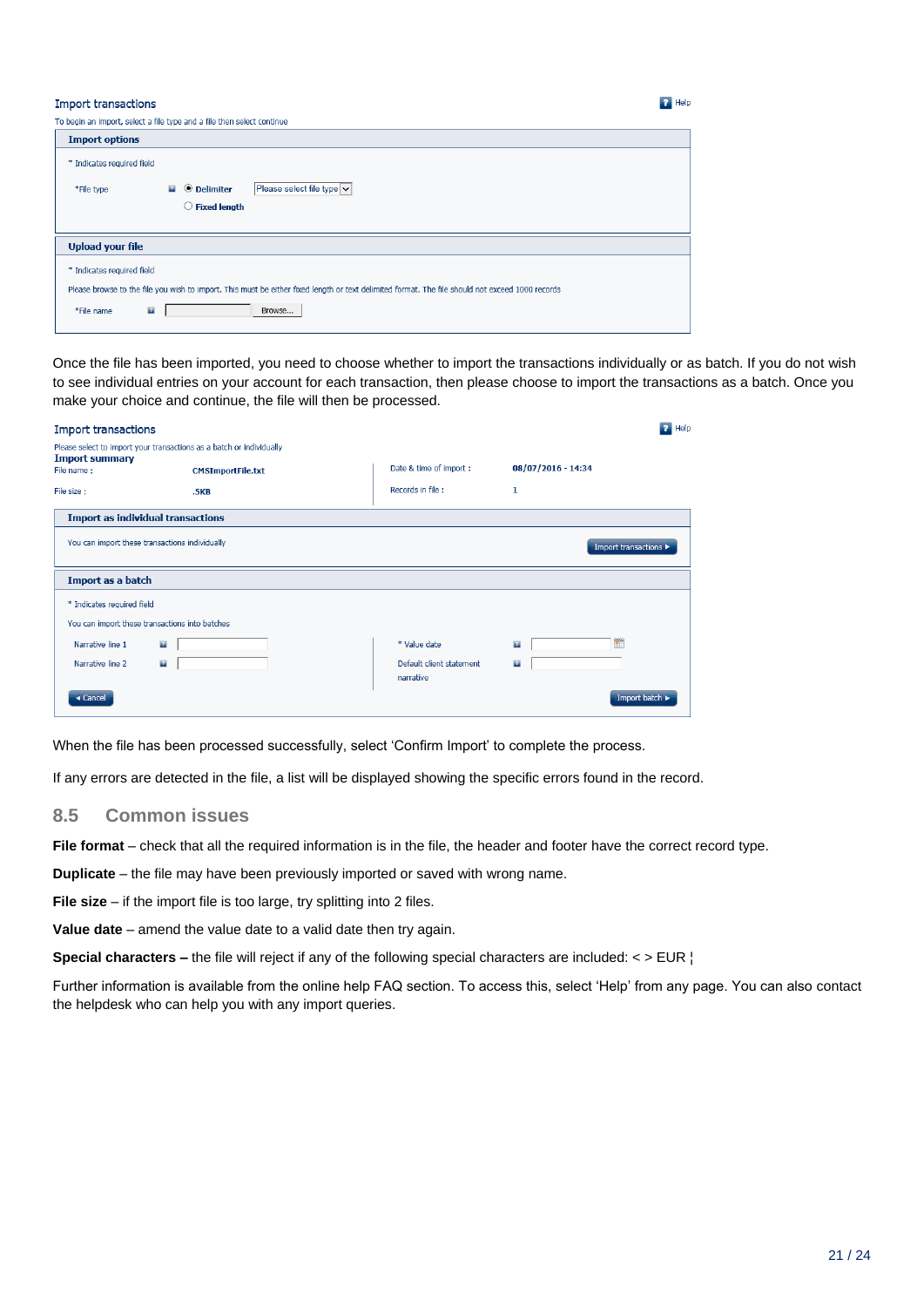## <span id="page-21-0"></span>**9 Reports**

**In this section of the guide find:**

- Reports available in CMS
- How to create, print and export report data

#### **Reports available**

Reports are available on demand from CMS. Below is a list of the available reports and what they contain.

**Client Account Balance Report** – client account balances at a predefined period (current day, last working day and last day of the previous month) or for a selected date, sorted by account type and account group.

**Client Account Balance Report** – client account balances at a predefined period (current day, last working day and last day of the previous month) or for a selected date, sorted by account type and account group.

**Client Account Interest Report** – the interest credited to client accounts over a selected period, sorted by account type and account group.

**Customer Interest Paid Report** – the interest paid over a selected period, per account type.

**Transaction Summary Report** – summary of either all or specific transactions over a selected period and account type.

**Client Account Summary Report** – all completed transactions on a selected client account over a defined period.

**Export File Report** – a file containing all of your transactions for a defined period. You can choose keyed transactions, system generated transactions or both.

**Export Client and Client Account Details Report** – the export of client and client account details for a selected period. This is only available as an export.

 $P$  Help

#### **Viewing reports**

1. From **Clients' Monies Service > Reports**, select the report you want to view from the list by selecting the report type

#### Generate reports

| To begin, select the report type you wish to view |                                                                                                                   |  |  |  |
|---------------------------------------------------|-------------------------------------------------------------------------------------------------------------------|--|--|--|
| Select a report                                   |                                                                                                                   |  |  |  |
| <b>Report type</b>                                | <b>Description</b>                                                                                                |  |  |  |
| Client account balances                           | Client account balances on your selected date, sorted by account type and account group.                          |  |  |  |
| Client account interest                           | Credited interest on client accounts over your selected period, sorted by account type and account group.         |  |  |  |
| Client account transaction summary                | All completed transactions on a selected client account over your selected period.                                |  |  |  |
| Customer interest paid                            | Customer interest paid over a selected period per account type.                                                   |  |  |  |
| Export client and client account details          | Export client and client account details over a selected period.                                                  |  |  |  |
| <b>Export file</b>                                | Export all customer transactions over a selected period. Choose between customer keyed, system generated or both. |  |  |  |
| <b>Transaction summary</b>                        | All or selected transactions over a selected period and account type.                                             |  |  |  |

2. Select your report parameters for the report you have decided to view.

3. Choose to generate your report as either a PDF which you can print or as a CSV file which you can open with Microsoft Excel.

#### **Please note**

Access to view reports is controlled by your user privileges. If a report doesn't appear in your list check with your Administrator that you have the correct privilege.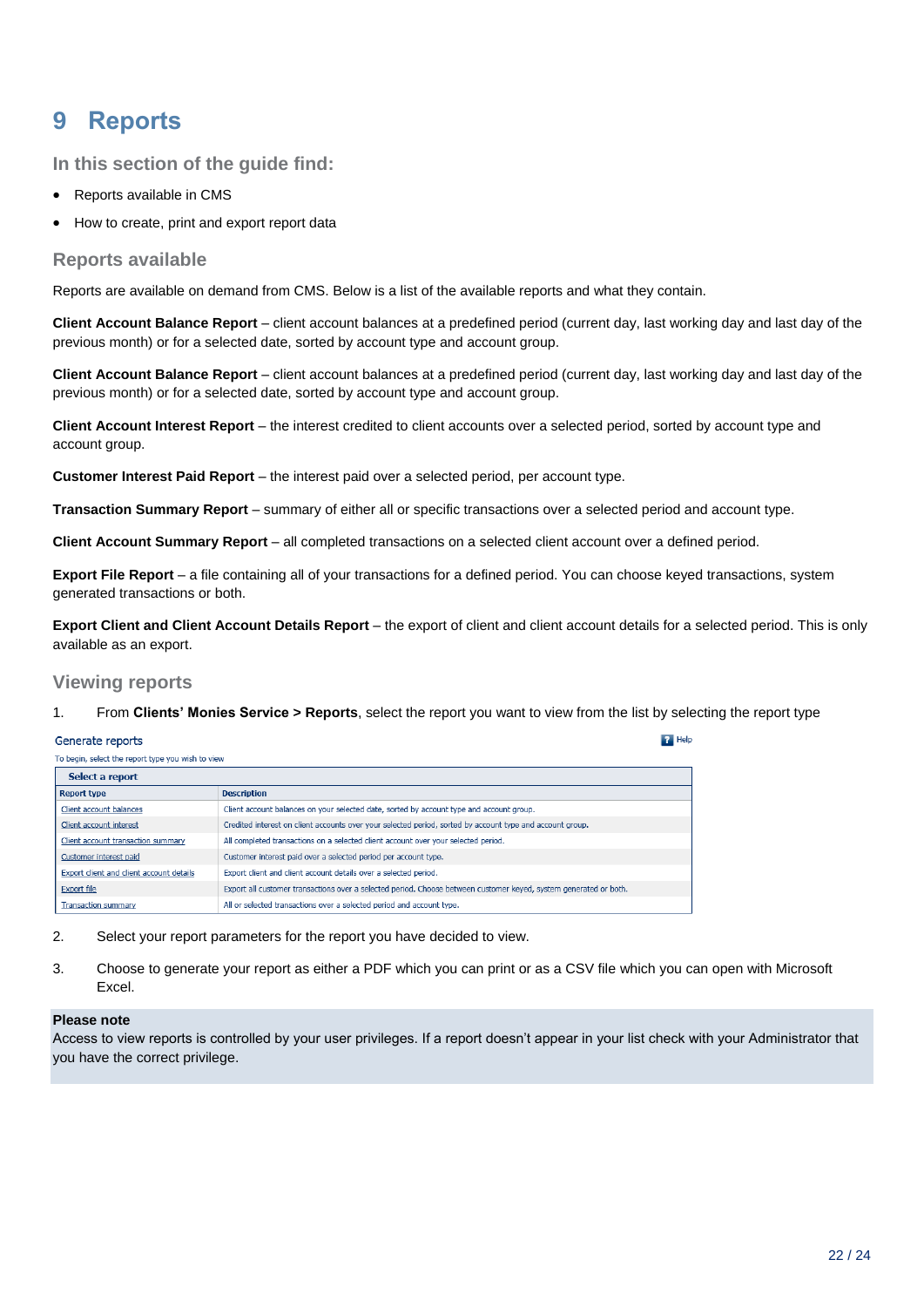## <span id="page-22-0"></span>**10 Merging & de-coupling companies**

#### **In this section of the guide**

Steps you need to take if your company is involved in a merger, acquisition or decoupling of a partnership.

#### **Mergers and acquisitions with other companies that hold clients' monies**

Once you are aware that your company will be merging with, (or acquiring) another company, it is important that you contact the CMS helpdesk at the earliest opportunity.

The following steps will need to take place and your RM will liaise with you:

- A new 'feeder' account may need to be opened in the new company name (for mergers).
- This will be the account into and out of which payments to your clients will be made (at least 1 week prior to implementation)
- If the new company already uses CMS a 'closing authority' for their existing CMS clients will be required (at least 1 week prior to implementation)
- An application form will be required for the acquired clients' detailing the interest rates, interest payment dates, statement frequency etc.,
- You will need to pre-populate an account opening template which we will provide to you for your new clients (acquisition) and send in with Application form/Closure Authority (i.e., 1 week prior to implementation)

#### **De-Coupling**

If your company intends to divest clients, for example due to a partnership break up, the CMS Helpdesk should be contacted. They will need to know if the company receiving the clients intend to use CMS.

- A new 'feeder' account may need to be opened in the receiving company name. This will be the account into and out of which payments to their Clients will be effected (at least 1 week prior to implementation)
- A 'closing authority' for the divested CMS clients will be required (at least 1 week prior to implementation)
- An application form will be required from the receiving company confirming the interest rates, interest payment dates, statement periodicity etc.,
- You will need to pre-populate a template (which we will supply) for the clients that are to be divested and send it in with the application form and closure authority (i.e., 1 week prior to implementation)